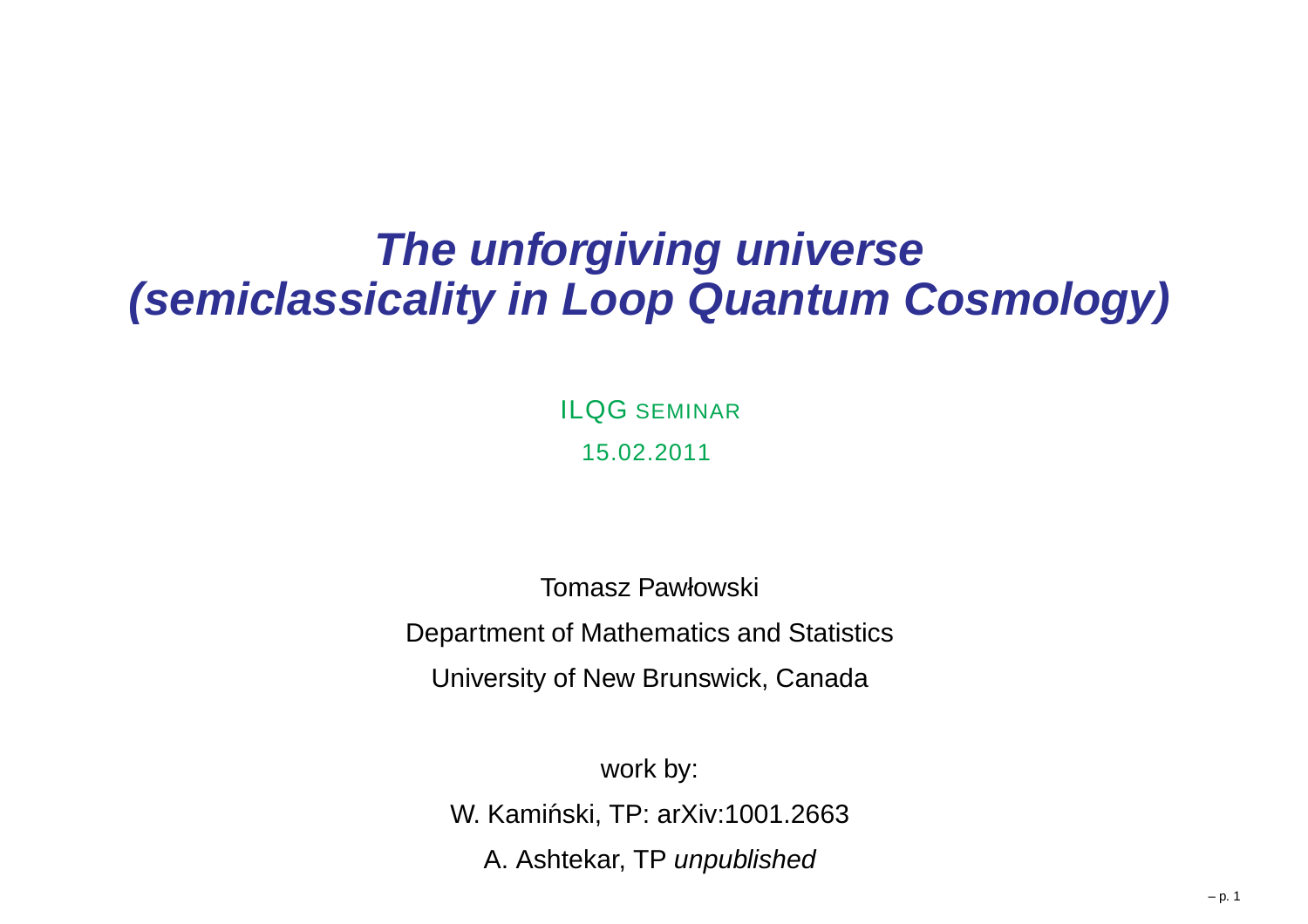# **The problem**

Loop quantization of the isotropic/homogeneous cosmological models ⇒ changes of the dynamics at near-Planck densities causing<br>the Big Bounce the Big Bounce.



Observation: States sharply peaked throughout the evolution.

Problem: In numerical simulations one has to select an example of the state for evolution:

#### is the preservation of the semiclassicality robust?

Addressing on the quantum level: Monte Carlo methods – probingthe space of solutions via random samples (brute force approach).

Need to run large number of time-costly simulations!

Any Alternative approach?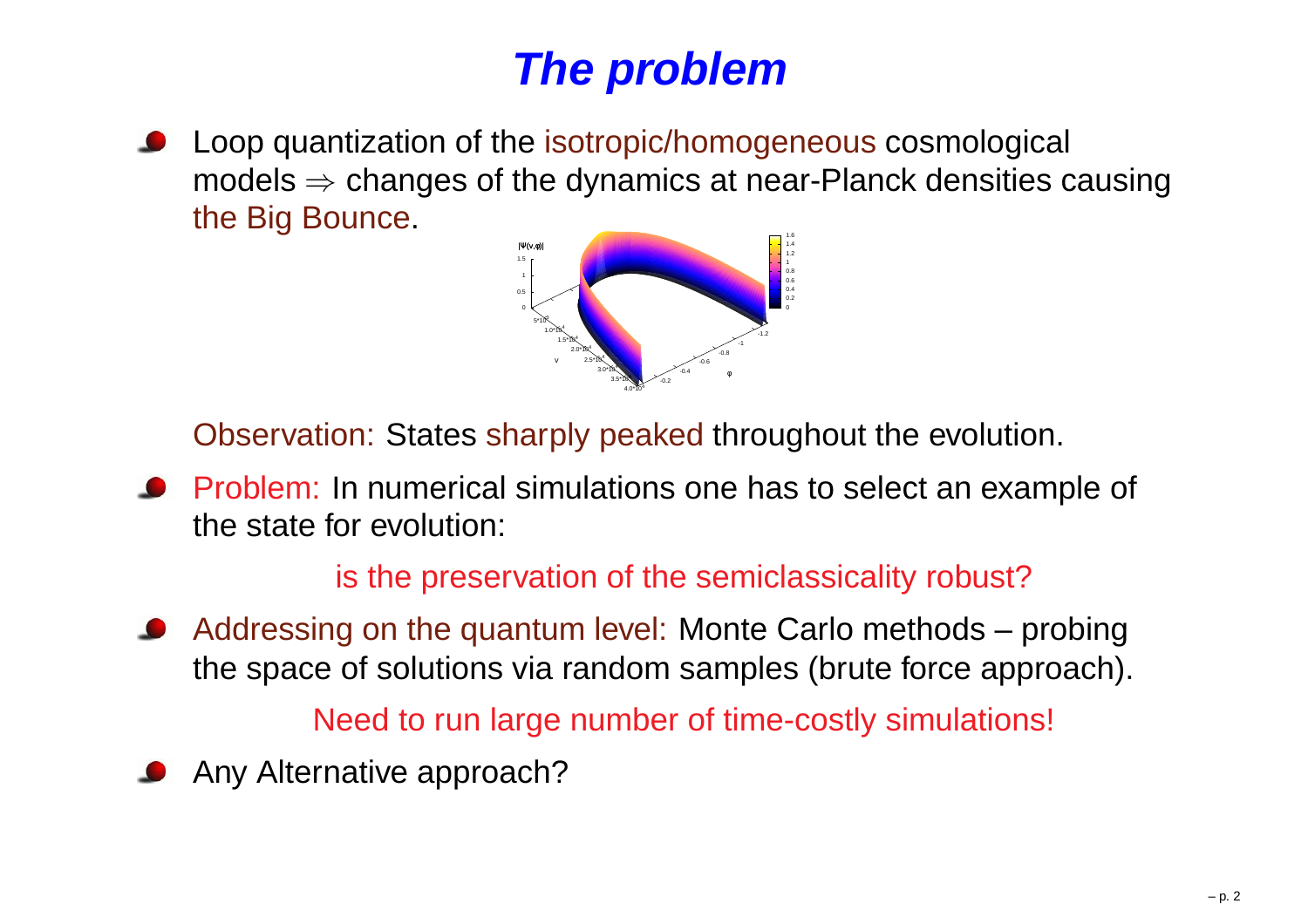# **Alternatives**

- If the system solvable analytically: One can find the relation betweendispersions at distant future and past.
	- Affirmative answer in sLQC: A. Corichi, P. Singh, arXiv:0710.4543States sufficiently sharply peaked initially remain so!
	- Problem: We need exact solvability of the system.
- Semiclassical dynamics: M. Bojowald at al, arXiv:0911.4950, ...
	- Choose canonical pair of variables  $X,P$  s.t.  $X,P$  and the momenta  $G^{m,n} := \langle (\hat{X} \rangle )^n$  $\mathbf{v}$   $\mathbf{v}$  $(X - X)^m(\hat{P} - P)^n$  form closed algebra with evolution generator.
	- Capture the quantum dynamics as the EOMs for  $G^{m,n}.$
	- Problem: Definiteness of the system of EOMs requires $|G^{m,n}|<\infty$ : states decay faster than polynomially for both  $X,P.$ If  $X, P$  chosen naively, for many systems such states may not exist!

The goal: Flexible and reliable method of comparing the distant future and past states.

The means: The scattering picture.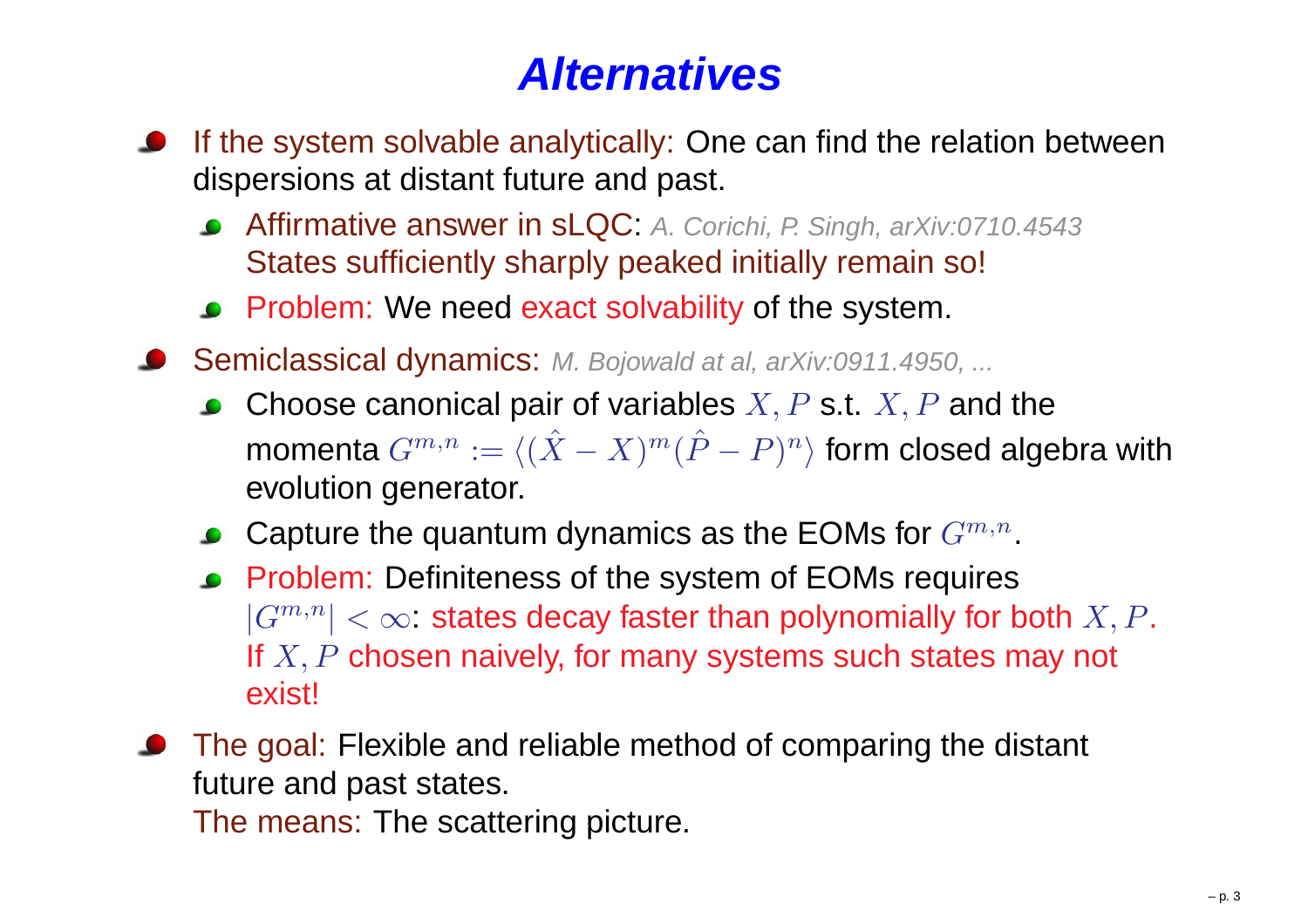## **Outline**

An application to the simplest model:

- The flat FRW universe: specification.
- Geometrodynamical (WDW) vs LQC quantization.
- Method introduction for  $\Lambda=0$ 
	- WDW limit of LQC state.
	- The definition of the scattering picture.
	- An application: relation between dispersions.
- More complicated application:  $\Lambda > 0$ 
	- WDW and LQC quantum system, deSitter limit.
	- The instantiations.
	- Appl: semiclassicality preservation between the cycles of evolution.
- Summary: Results and method properties.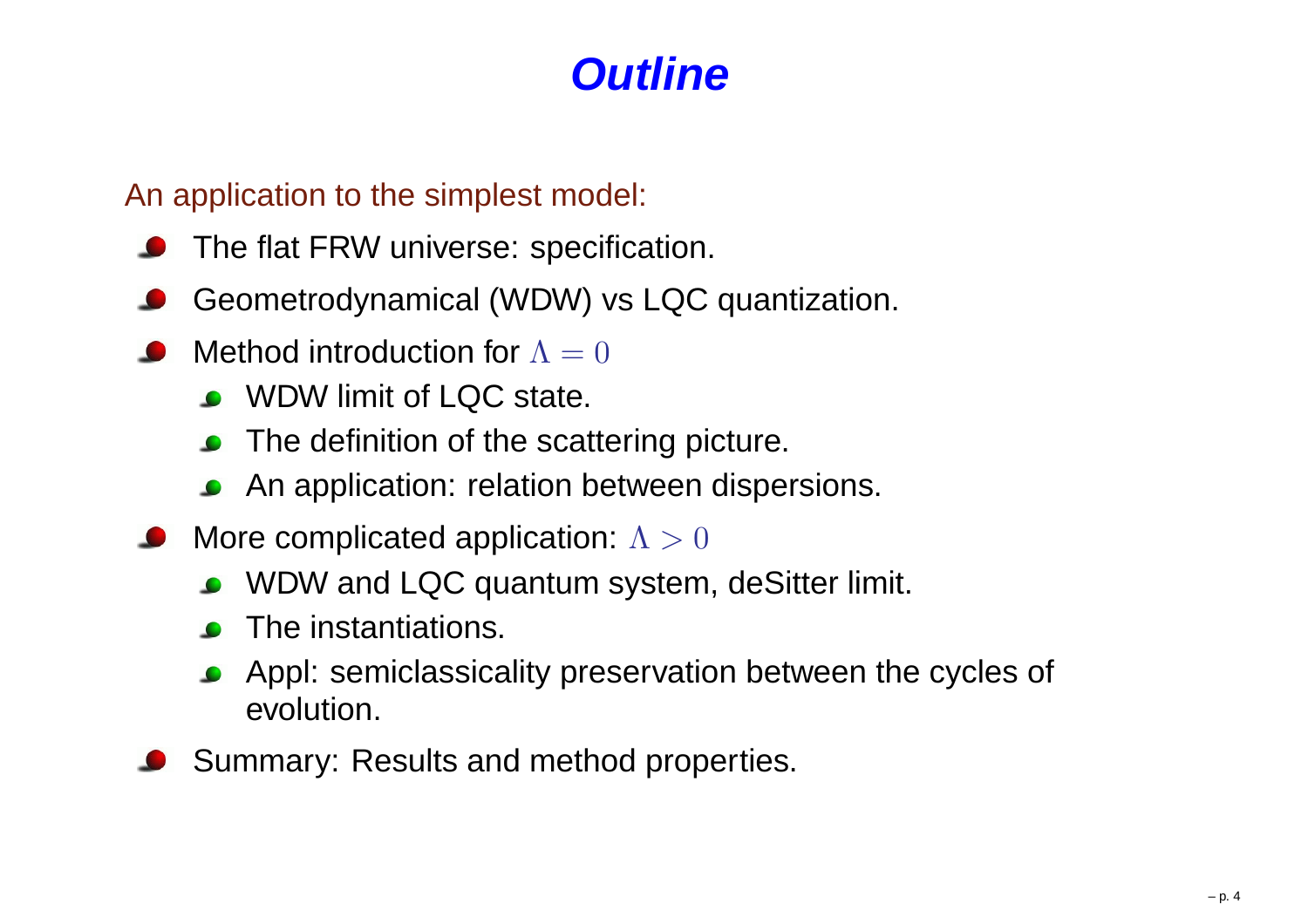# **An example model**

Flat isotropic universe with massless scalar field.

- Spacetime: manifold  $M \times \mathbb{R}$  where  $M$  is topologically  $\mathbb{R}^3$ <br> $M \times L^1$  (where  $t \in \mathbb{R}$ ) bomogeneous slices  $M\times\{t\}$  (where  $t\in\mathbb{R}$ ) – homogeneous slices. .
- Metric:  $g=-dt^2$  $^{2}+a^{2}$  $^{2}(t)^{o}$  $\mathcal{C}$

 $\theta_{\alpha}$  flot fiducial matric  ${^o\!q}$  - flat fiducial metric ( $dx^2$  $^{2}+dy^{2}$  $^{2}+dz^{2}$ ).

- The treatment:
	- **C** The degrees of freedom (canonical variables):
		- Geometry:  $(v, b)$ ,  $v$  prop. to the volume of chosen fiducial region.
		- Matter:  $(\phi,p_{\phi})$ ,  $\phi$  scalar field value
	- **•** The quantization:
		- Matter: standard Schrödinger representation
		- **C** Geometry:
			- ·Wheeler-DeWitt: Schrödinger representation
			- ·LQC: methods of Loop Quantum Gravity
		- Nontrivial Hamiltonian constraint: Dirac program.
		- **Scalar field used as an internal time**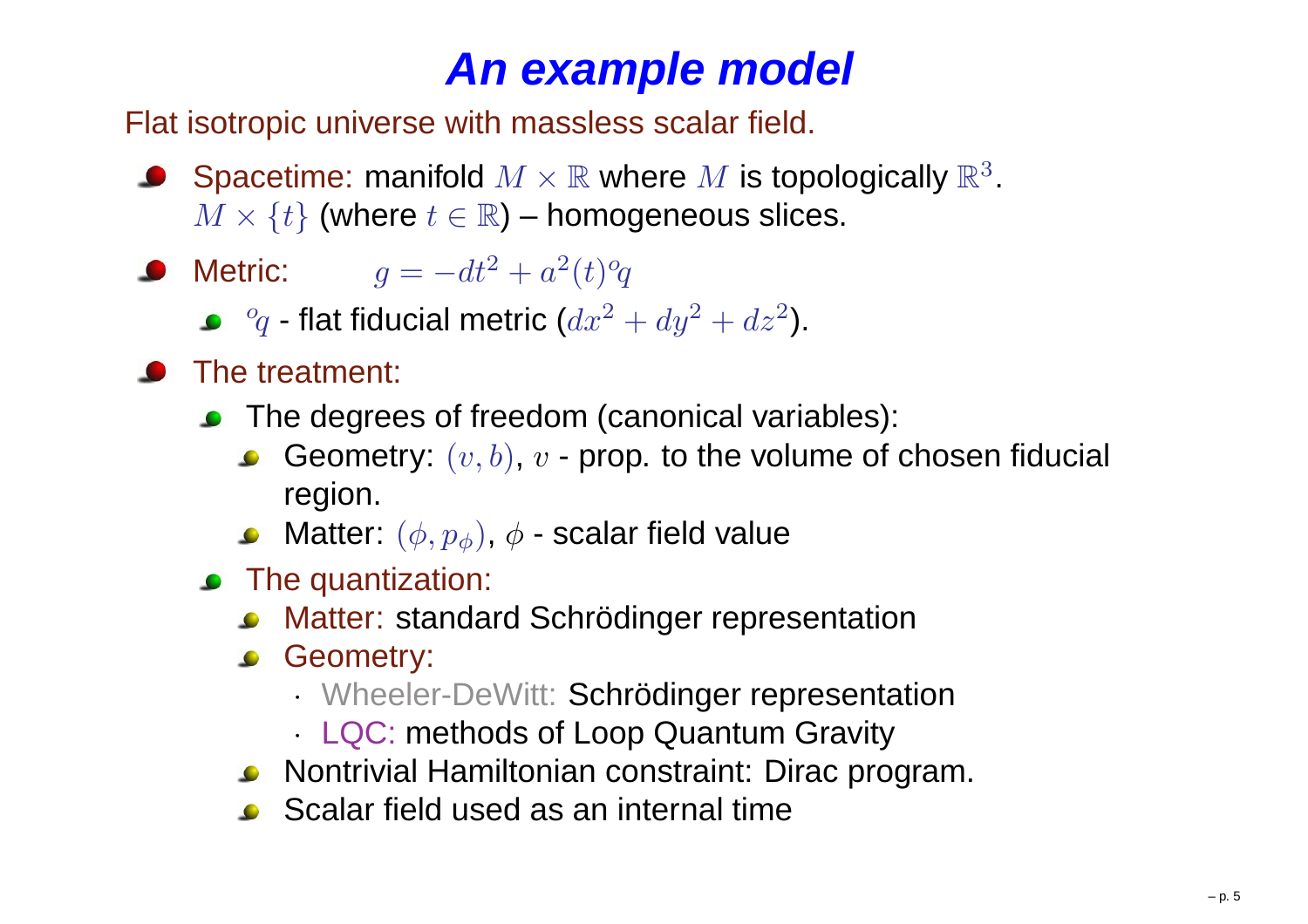# **Wheeler-DeWitt quantization**

All elements expressed in  $(c, p, \phi, p_\phi)$ . Standard quantization.

- Kinematical Hibert space:  $(v \propto \mathrm{sgn}(p) |p|^3$  $3/$ 2 $^{2})$ 
	- $\mathcal{H}^\text{kin}=\mathcal{H}^\text{grav}\otimes\mathcal{H}^\phi$  $, \quad {\cal H}^{\rm grav} = L^2$  $^{2}(\mathbb{R},\textup{d} v),\quad \mathcal{H}^{\phi}=L^{2}% (\mathbb{R},\textup{d} v),\quad \mathcal{H}^{\phi}=\mathcal{H}^{2}(\mathbb{R},\textup{d} v),\quad \mathcal{H}^{\phi}=\mathcal{H}^{2}(\mathbb{R},\textup{d} v),\quad \mathcal{H}^{\phi}=\mathcal{H}^{2}(\mathbb{R},\textup{d} v),$  $^{2}(\mathbb{R},\mathrm{d}\phi).$
	- Basic operators:  $(\hat{p}, \ \hat{c} \propto i\partial_p, \ \hat{\phi}, \ \hat{p}_\phi \propto i\partial_\phi)$ .
	- Basis: eigenstates  $(v|\hat p = v(v|, \quad (\phi|\hat \phi = \phi(\phi)).$
- **Quantum constraint:**  $[\partial_{\phi}^2$  $\partial_{\phi}^2\Psi](v,\phi)=-[\underline{\Theta}\Psi](v,\phi):=12\pi G[(v\partial_v)^2]$  $t^2 + v\partial_v + 1/4 \Psi(v, \phi).$
- Physical states:  $\quad \Psi(v,\phi) = \int_{\mathbb{R}} \text{d}k \tilde{\underline{\Psi}}(k) \underline{e}_k(v) e^{i\omega \phi}$ ,  $\tilde{\Psi} \in L^2(\mathbb{R},dk), \quad \omega = \sqrt{12\pi G}|k|, \quad e_k(v)$  $^{2}(\mathbb{R},\mathrm{d}k),\quad\omega=$  $\sqrt{12\pi G}|k|, \quad \underline{e}_k(v) = (1/\sqrt{2\pi v})e^{ik\ln(v)}.$
- **Observables:** 
	- $\hat{p}_\phi : \tilde{\underline{\Psi}}(k) \mapsto \hbar \omega(k) \tilde{\underline{\Psi}}(k)$ ,
	- $\ln(v)_{\phi_o} : \Psi(v, \phi) \mapsto e$  $i\sqrt{\underline{\Theta}}(\phi$  $^{-\phi_{o})}\ln(v)\Psi(v,\phi_{o}).$
- **O** Dynamics:
	- Two classes: ever contracting and ever expanding.
	- The dispersions  $\sigma_{\ln(v)_{\phi}}$  are constant.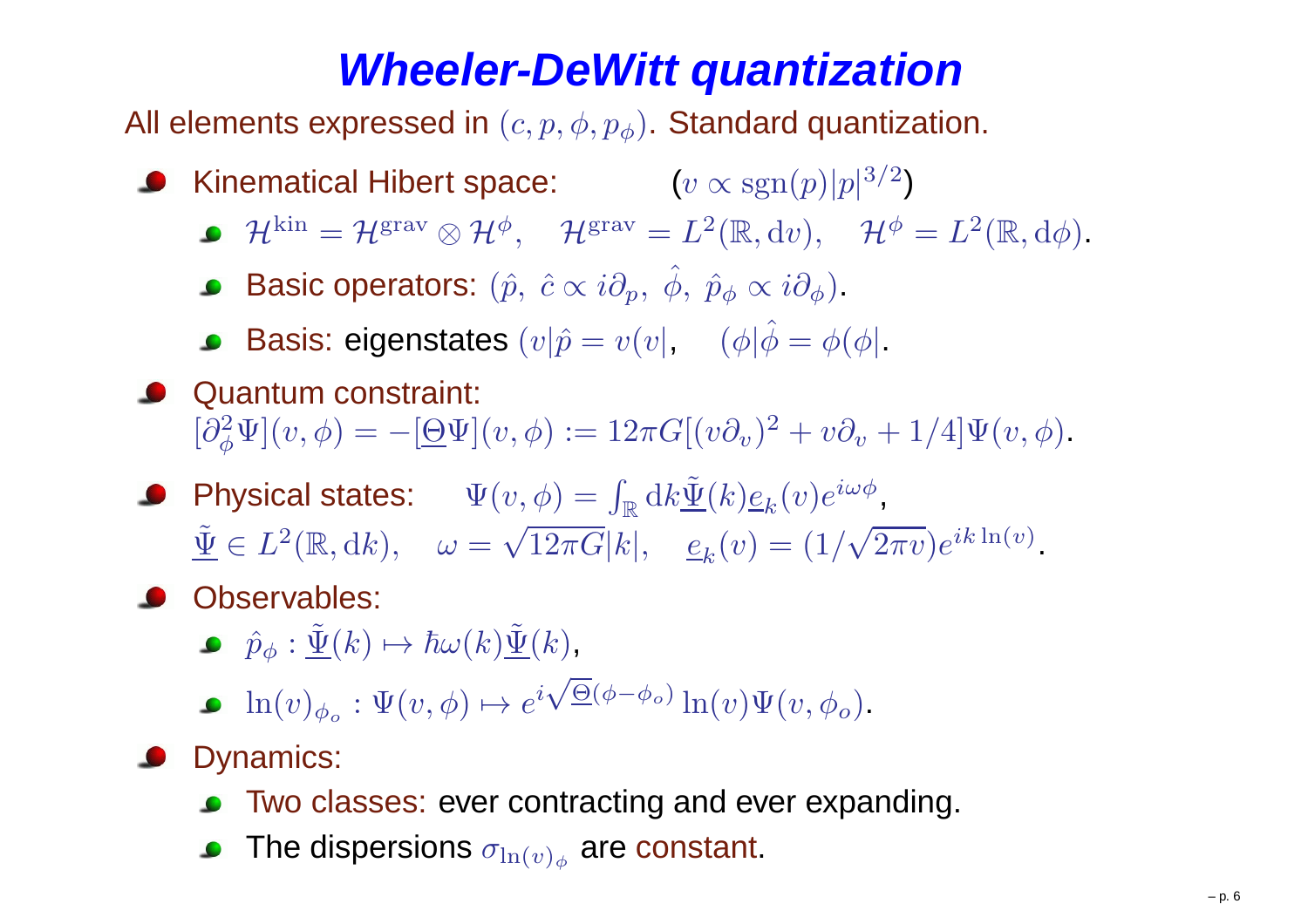# **WDW dynamics**

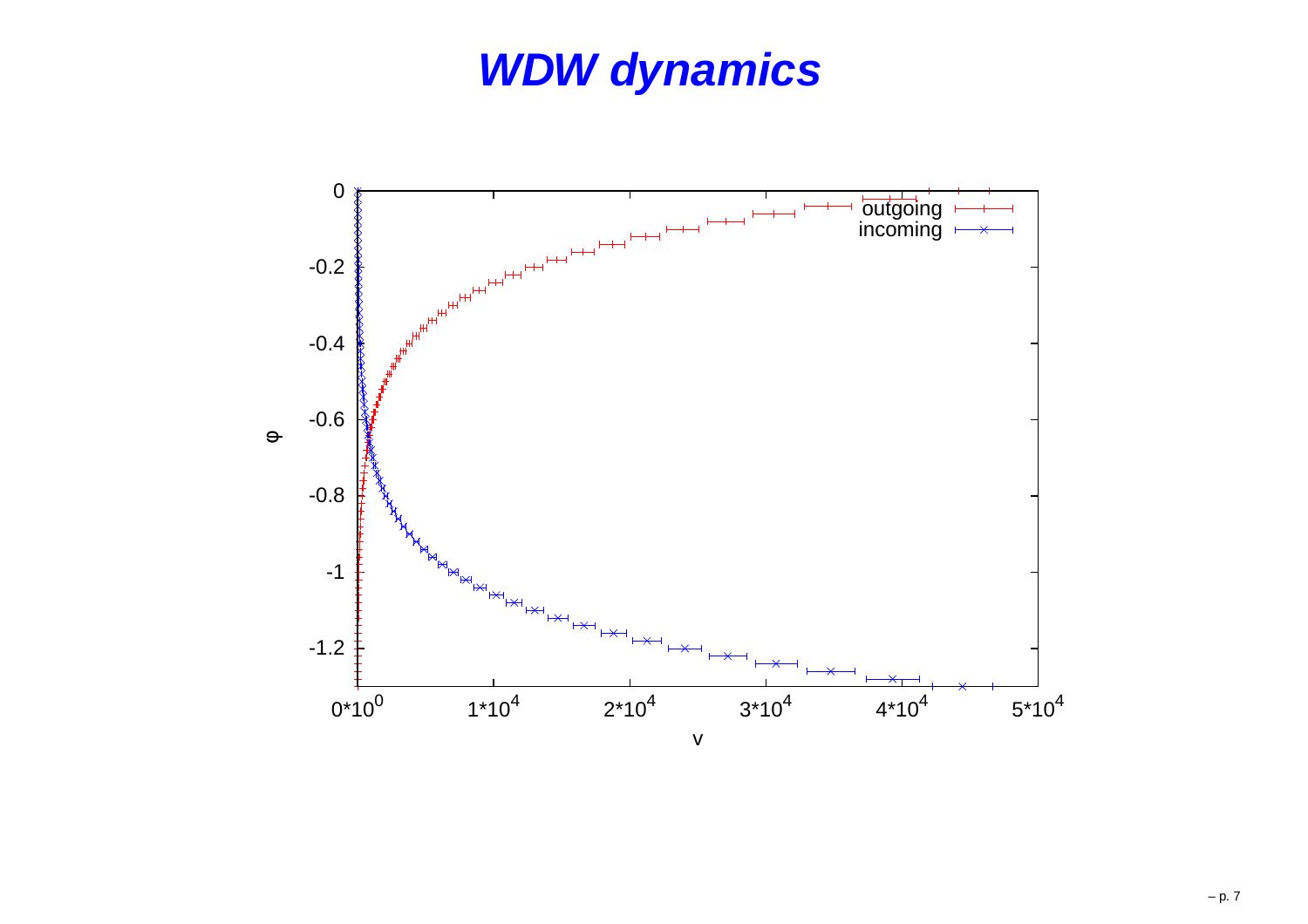# **LQC quantization**

Geometry polymeric, matter standard, structure analogous

- Kinematics:
	- Geometry space:  $\mathcal{H}^{\rm grav} = L^2(\mathbb{R}_{\rm Bohr} \mathrm{d} \mu_{\rm Bohr}).$
	- Geometry basis:  $|v\rangle$  :  $\langle v|v'\rangle = \delta_{vv'}$  .
	- Basic operators: holonomies  $h = e^{\int_{\gamma} A \mathrm{d}x}$ , fluxes  $S = \int_{S} \star E \mathrm{d}\sigma$ .
	- The constraint: reexpressed in terms of  $\hat{h}$ ,  $\hat{S}$  $[\Theta \psi](v) = -f^+(v)\psi(v+4) + f^o(v)\psi(v) - f^-(v)\psi(v-4)$ for large  $v: f^{o, \pm}(v) \propto v^2$ .
- The physical states:  $\Psi(v,\phi) = \int_{\mathbb{R}^+} \text{d}k \tilde{\Psi}(k) e_k(v) e^{i\omega \phi}$  $\tilde{\Psi} \in L^2(\mathbb{R}^+, \mathrm{d}k), \quad \omega = \sqrt{12\pi G}|k|, \quad \Theta e_k(v) = \omega^2(k)e_k(v).$
- Dirac observables: analogous to WDW.
- The dynamics:  $\bullet$ 
	- **•** in distant future and past agreement with GR,
	- bounce in the Planck regime (energy densities).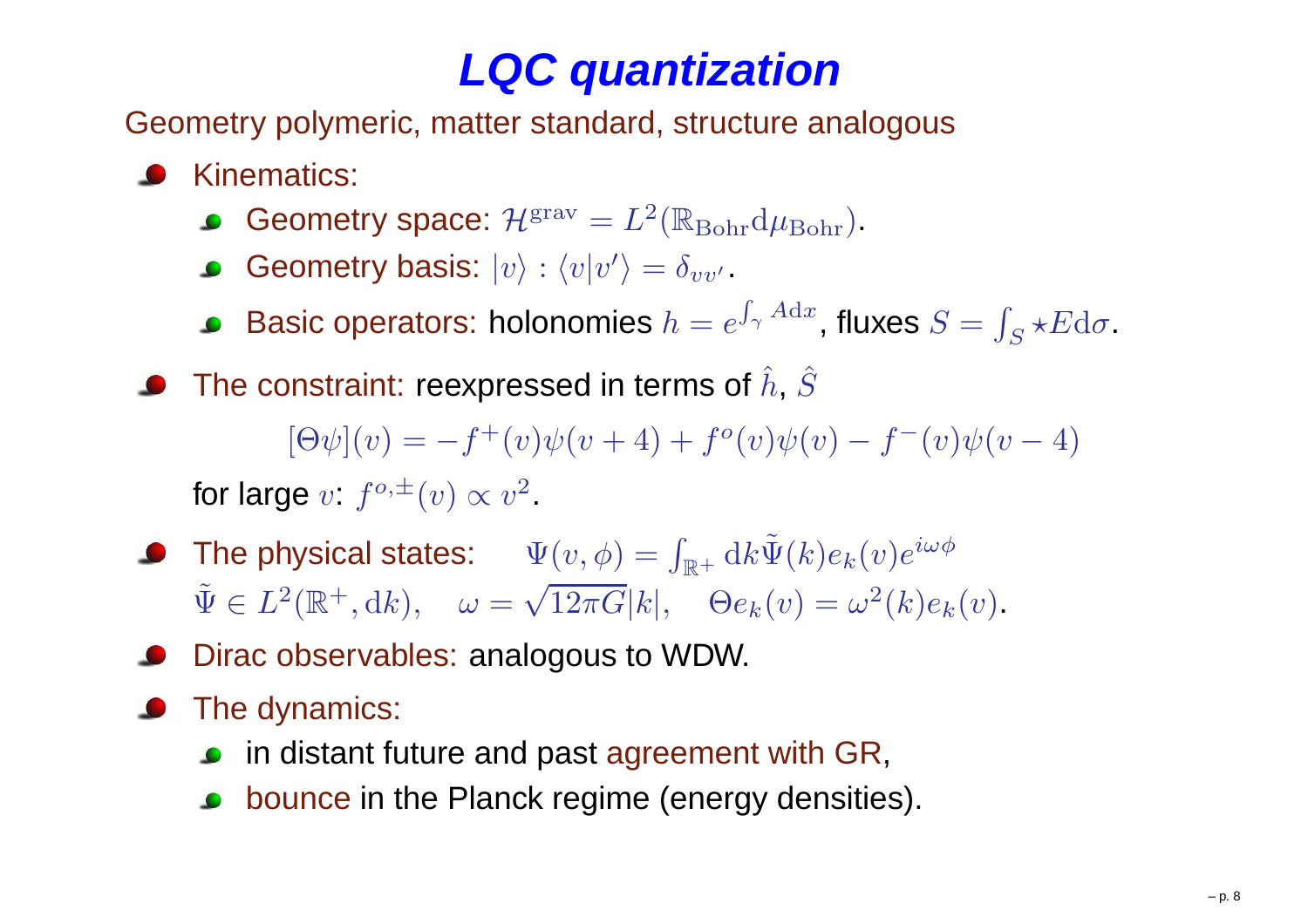# **LQC dynamics**

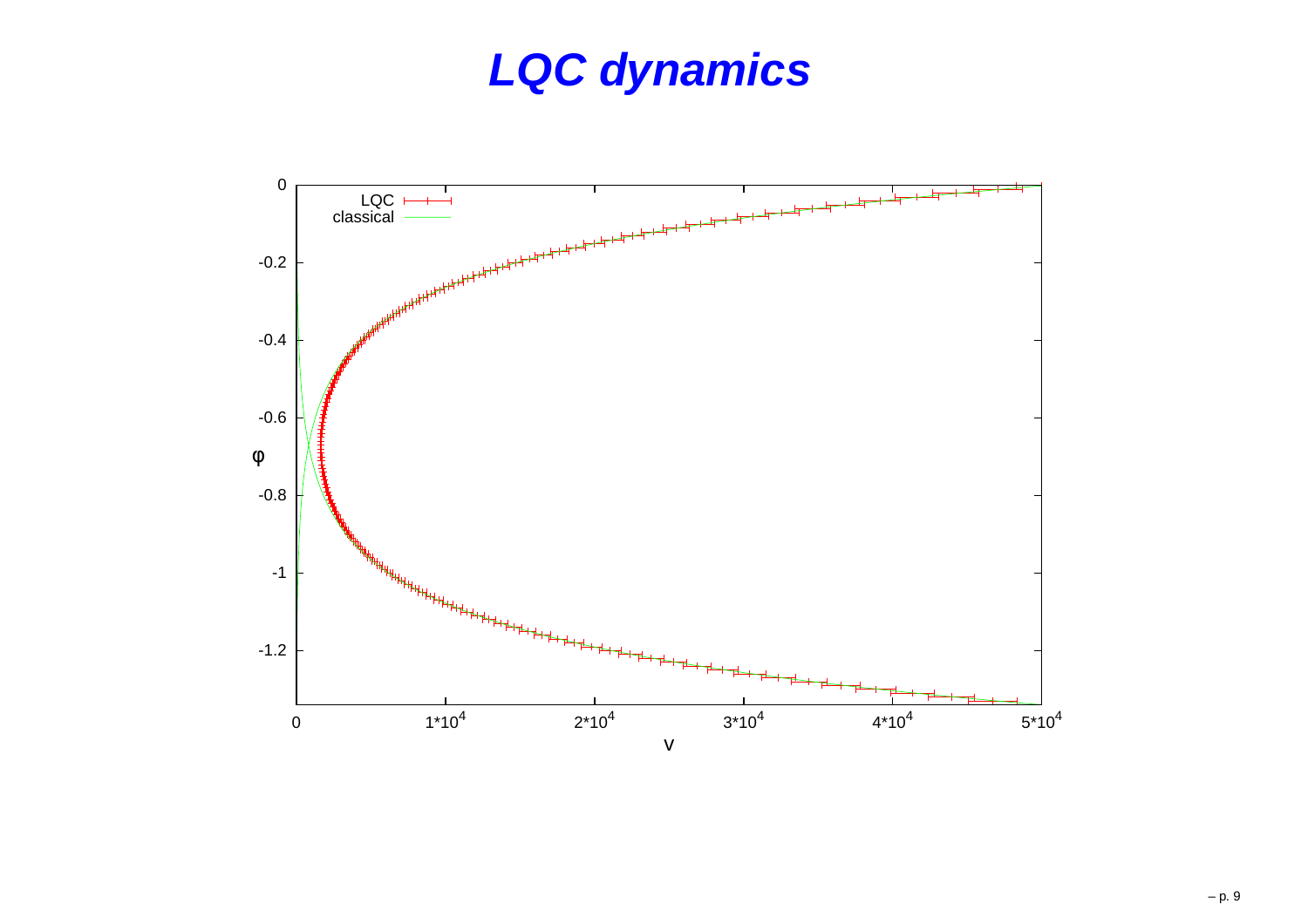# **WDW limit of LQC states**

- $f^{o,\pm}$  real:  $e_k$  are standing waves.
- Observation: converge to WDW standing waves.

 $e_k(v) = \psi_k(v) + O(|\underline{e}_k(v)| (k/v)^2)$  $\psi_{k}(v) := r(k)[e^{i\alpha(k)}\underline{e}_{k}(v) + e^{-i\alpha(k)}\underline{e}_{-k}(v)]$  $^{2})$ 

- Comp. of LQC and WDW norms + self-adjointness of  $\Theta$ :  $r(k)=2$
- **Analytical proof:** 
	- reformulation of the diff. equation in the  $1$ st order form,
	- (local) decomp. of the LQC eigenf. in terms of WDW ones,
	- asymptotic properties of the resulting transfer matrix.
- **Properties of the phase shifts:** 
	- Analytic results for sLQC: simple analytic form of the $\bullet$ eigenfunctions in the momentum of  $v$  + stationary phase method
		- $\alpha(k) =$ −−  $k(\ln |k| - 1)$  $-(3/4)\pi + o(k^0)$  $^{0})$
		- $\alpha'(k) = -\ln |k| + O(k^{-1} \ln |k|)$  $-\ln |k| + O(k^{-1} \ln |k|)$
	- Numerical results for: APS, sLQC, MMO:
		- $\alpha'(k) =$  $-\ln |k| + O(k^{-2})$  $^{2})$
		- $|k\alpha''(k)| \leq 1$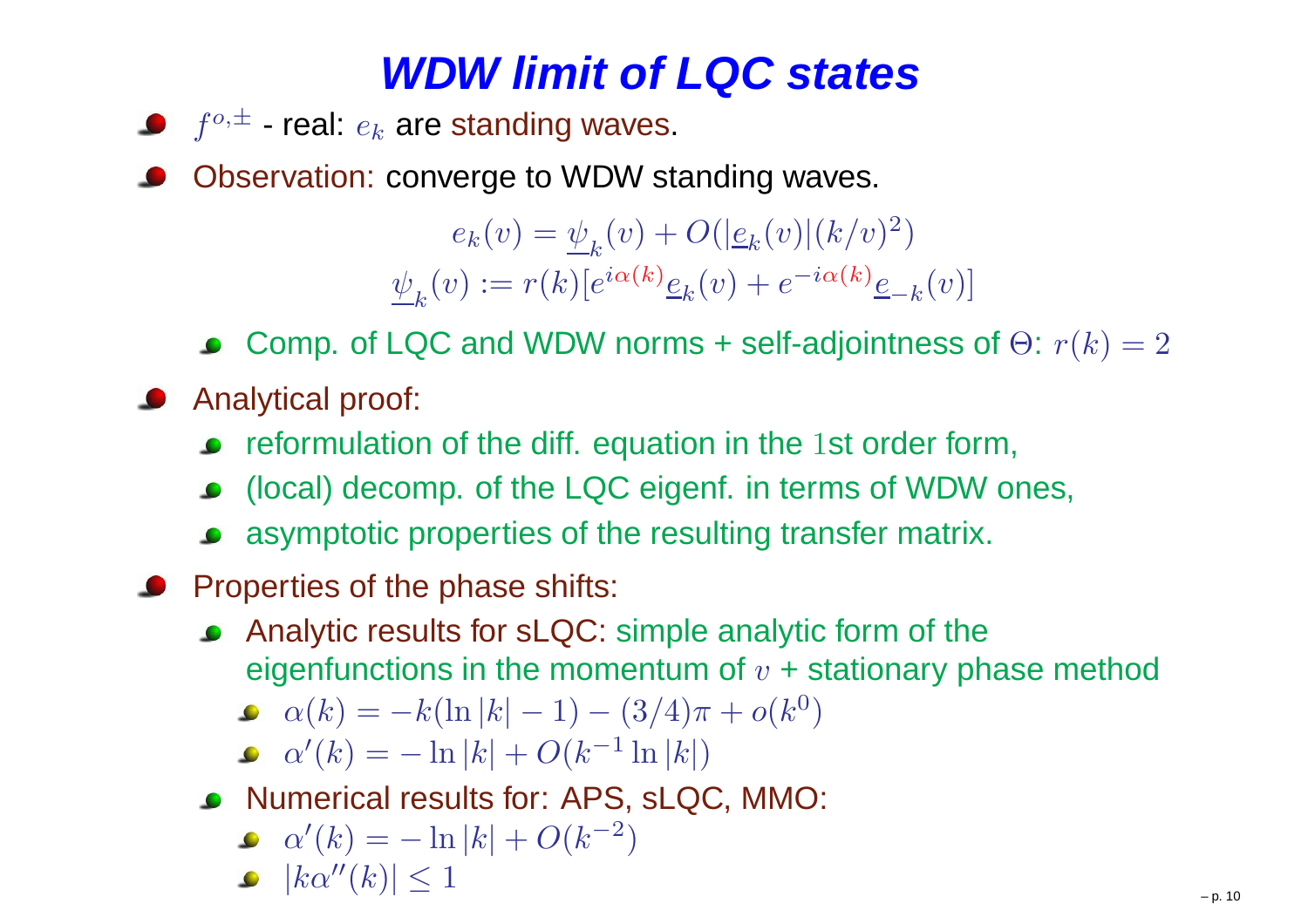# **The phase shifts**

Properties analyzed analytically and numerically:

Analytic results for sLQC: simple analytic form of the eigenfunctionsin the momentum of  $v$  + stationary phase method

• 
$$
\alpha(k) = -k(\ln |k| - 1) - (3/4)\pi + o(k^0)
$$

$$
\bullet \ \alpha'(k) = -\ln|k| + O(k^{-1}\ln|k|)
$$

Numerical results for: APS, sLQC, MMO:

$$
\bullet \ \alpha'(k) = -\ln|k| + O(k^{-2})
$$

 $|k\alpha''(k)| \leq 1$ 

Very regular behavior!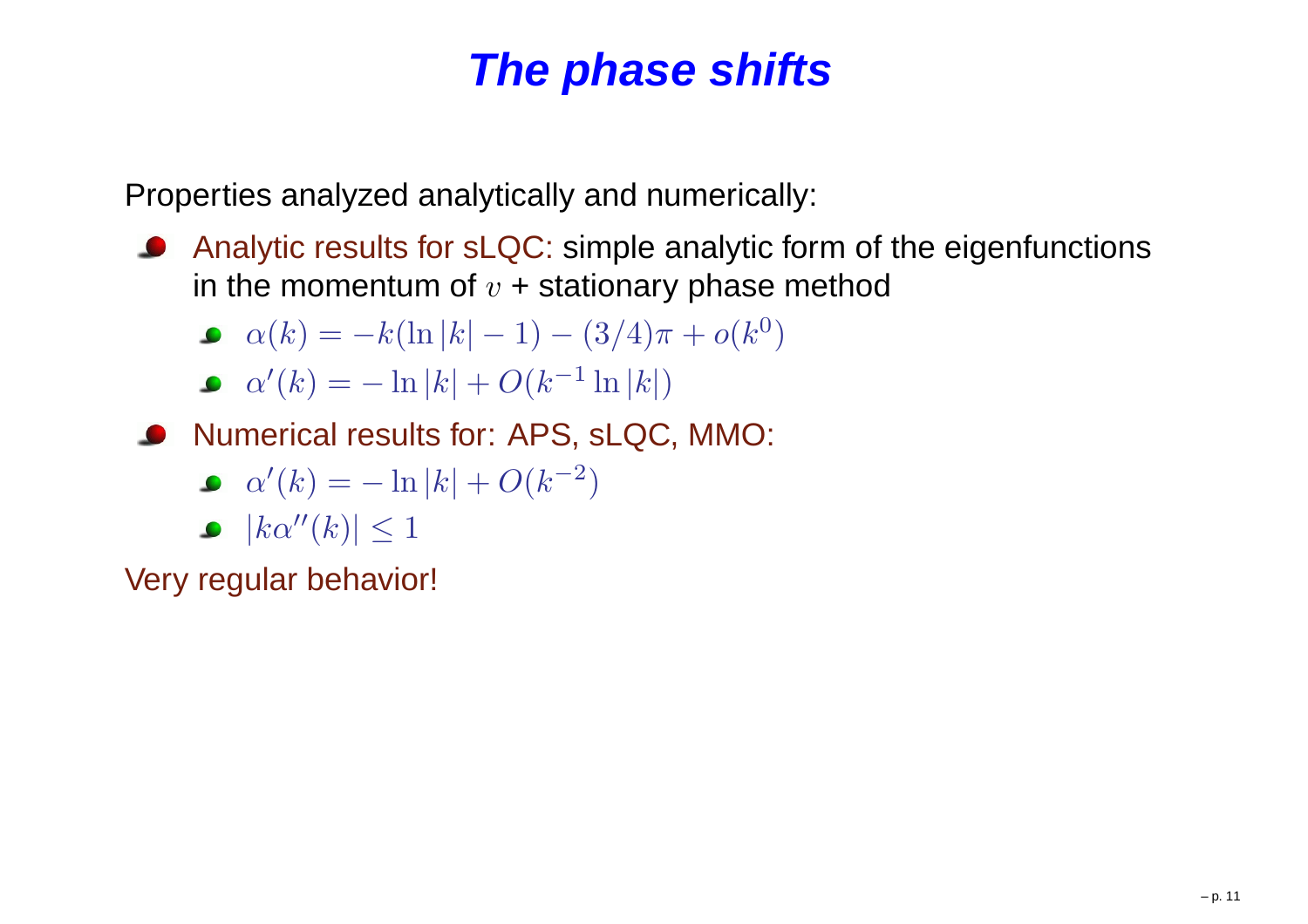#### **Phase shift properties**

 $\alpha'(k)$  .

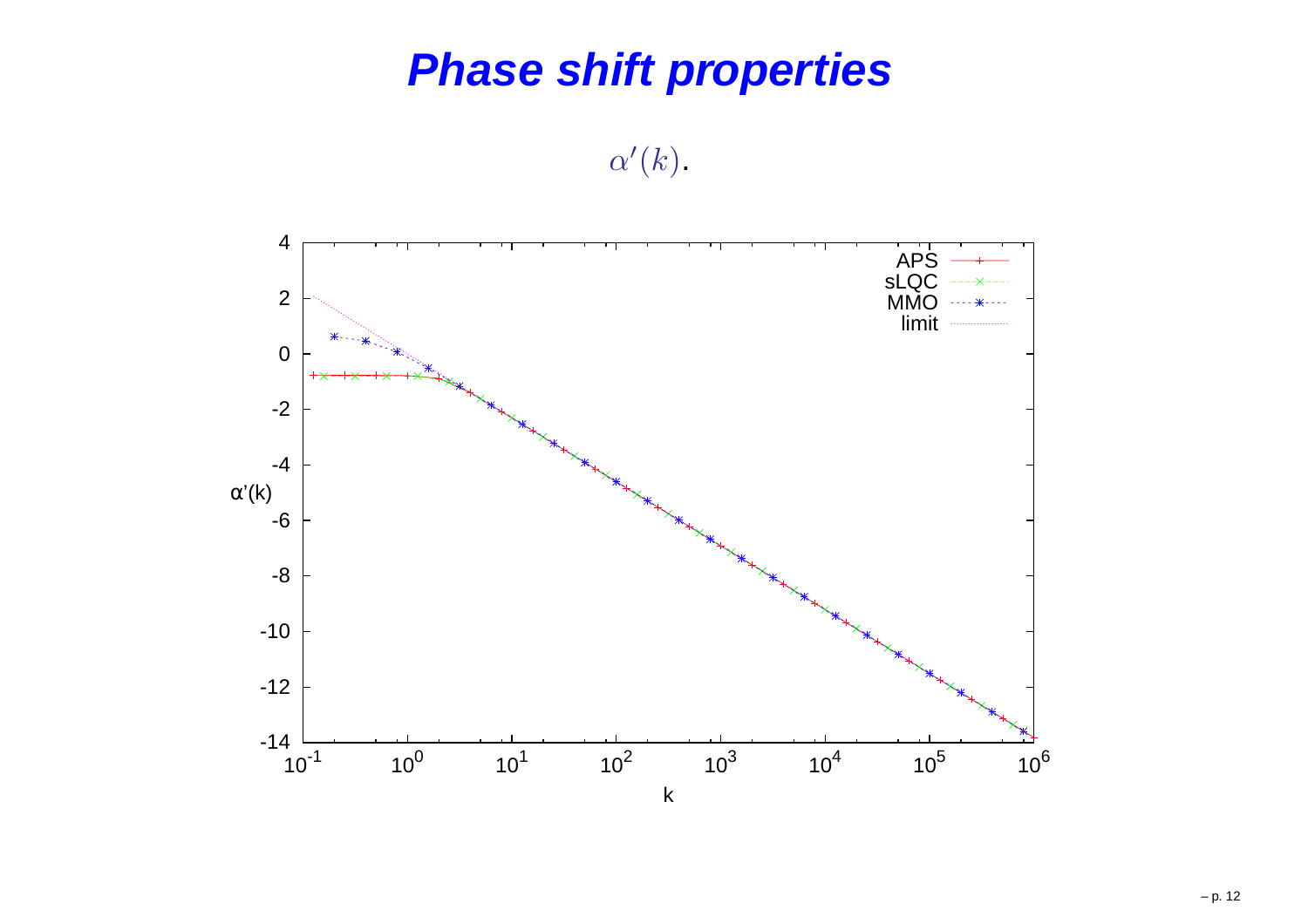# **Phase shift properties**

 $k\alpha^{\prime\prime}(k).$ 

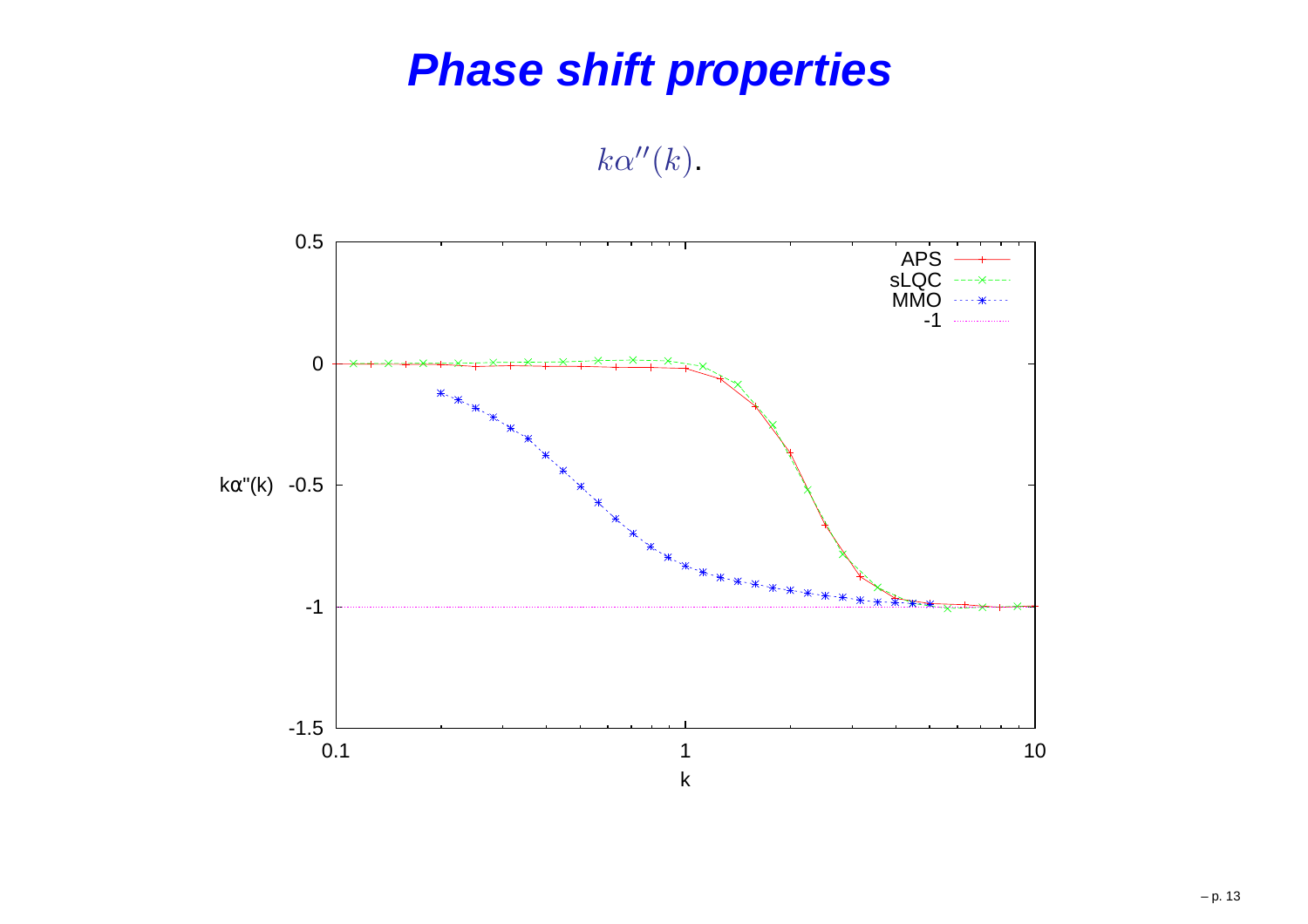# **The scattering picture**

• WDW limit: 
$$
e_k(v) \to \underline{\psi}_k(v)
$$

 $\tilde{\Psi}(|k|) \mapsto \underline{\tilde{\Psi}}(k) = 2e^{i \operatorname{sgn}(k)\alpha(|k|)} \operatorname{sgn}(k)\tilde{\Psi}(|k|)$ 

- Two components:  $\tilde{\underline{\Psi}}_{\pm}(k) = \theta(\pm k)\tilde{\underline{\Psi}}(k)$
- The limits of observables:

 $\lim_{\phi\rightarrow\pm\infty}\langle\Psi|\ln(v)_{\phi}|\Psi\rangle=\langle\Psi_{\pm}|\ln(v)_{\phi}|\Psi_{\pm}\rangle$  ,  $\sim$   $\sim$   $\sim$   $\sim$   $\sim$   $\sim$   $\sim$   $\sim$  $\lim_{\phi\to\pm\infty}\langle\Psi|\Delta\ln(v)_{\phi}|\Psi\rangle=\langle\Psi_{\pm}|\Delta\ln(v)_{\phi}|\Psi_{\pm}\rangle=:\sigma_{\pm}.$ 

 Interpretation as <sup>a</sup> scattering process:  $\bullet$ 

 $|\Psi\rangle_{\text{in}} \mapsto |\Psi\rangle_{\text{out}} = \hat{\rho} |\Psi\rangle_{\text{in}}, \qquad \tilde{\Psi}_{\text{in}}(k) := \tilde{\Psi}_{+}(k), \ \tilde{\Psi}_{\text{out}}(k) := \tilde{\Psi}_{-}(k)$ 

**•** The scattering matrix:

$$
\rho(k,k') = (\underline{e}_k|\hat{\rho}|\underline{e}_{k'}) = e^{-i \operatorname{sgn}(k')\alpha(|k'|)}\delta(k+k').
$$

The transformation: total reflection

$$
\underline{\tilde{\Psi}}(k) \mapsto U \underline{\tilde{\Psi}}(k) := e^{2i \operatorname{sgn}(k)\alpha(|k|)} \underline{\tilde{\Psi}}(-k)
$$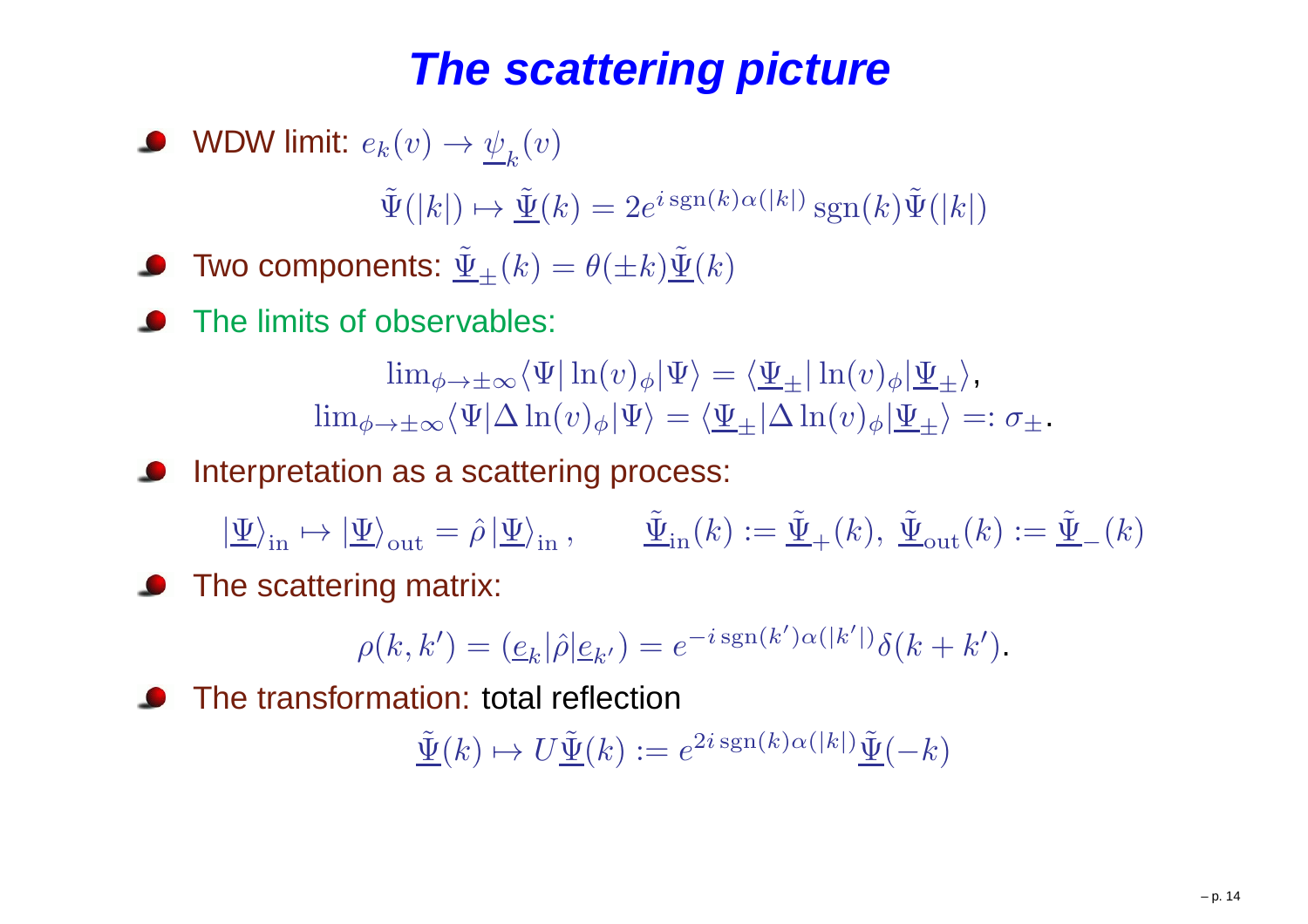#### **The scattering**

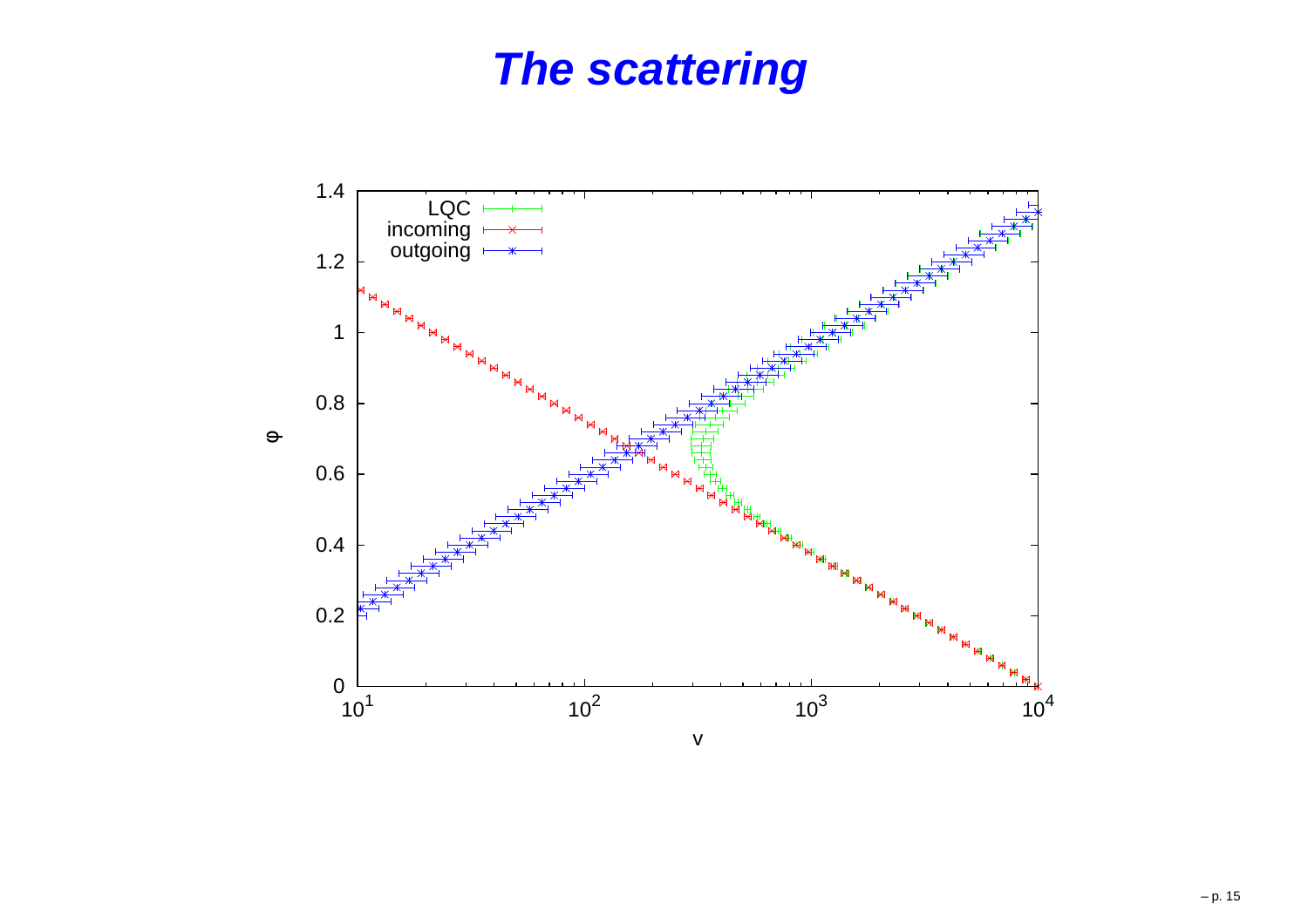# **The dispersion growth**

An application: comparizon of the dispersions of  $\ln(v)_{\phi}$  .

- Action on  ${\mathcal H}^{\rm phy}\colon\ \ \ \ \ \ \ \ln|\hat v|_\phi\tilde{\underline\Psi}=[-i\partial_k (\partial_k \omega(k))\phi\hat{\mathbb{I}}]\tilde{\underline{\Psi}}$
- The relation between action on limits:  $\langle \hat{O} \rangle_{\pm} := \langle \underline{\Psi}_{\pm} | \hat{O} | \underline{\Psi}_{\pm} \rangle$

 $\langle -i\partial_k\rangle_-=\langle U^{-1}$  $\langle \Delta[-i\partial_k] U\rangle_+, \qquad \langle \Delta[-i\partial_k] \rangle_- = \langle \Delta U^{-1} \rangle$  $^{-1}[-i\partial_{k}]U\rangle_{+}.$ where  $U^{-1}$  $\begin{aligned} \mathbb{1}[-i\partial_{k}]U=-i\partial_{k}-2\alpha'\mathbb{I}. \end{aligned}$ 

The effects on dispersions:  $(\sigma_{A+B}\leq\sigma_{A}+\sigma_{B}$  $_B$  - Schwartz ineq.)

$$
\sigma_- \leq \sigma_+ + 2 \langle \Delta \alpha' \mathbb{I} \rangle_+
$$

- Estimate via dispersion in  $\omega$ :
	- **General inequality:**

 $\langle\Delta\alpha'\mathbb{I}\rangle_+^2$  $t_+^2=\langle(\alpha$  $\sqrt{2}$   $-\langle\alpha'\rangle_+)^2$  $^2$  I)  $_+$  $+\leq\langle(\alpha$  $^{\prime 2}$   $\alpha$  $\prime^{\star})^2$  $^{2}%$  II)  $_{+}$  .

- The choice:  ${\alpha'}^\star = \alpha'(\exp(\lambda^\star)), \quad \lambda^\star :=$ give:  $\langle \Delta \alpha' \mathbb{I} \rangle_+^2 \leq \langle (\ln(\hat{k}) - \lambda^\star \mathbb{I})^2 \rangle_+ = \langle \Delta \mathbb{I} \rangle$  $\alpha' = \alpha'(\exp(\lambda^*)), \quad \lambda^* := \langle \ln(k) \rangle_+$  $_+$  and props. of  $\alpha'$  $\pm$  $\frac{2}{\pi} \leq \langle (\ln(\hat{k}))$  $-\lambda^\star$  ${}^{\star}\mathbb{I})^2$  $\ket{\lambda^2} = \langle \Delta \ln(\hat k)\rangle^2_+$  $^{2}_{+} =: \sigma_{\star}^{2}$ ⋆
- The final inequality:

$$
\sigma_- \leq \sigma_+ + 2\sigma_\star
$$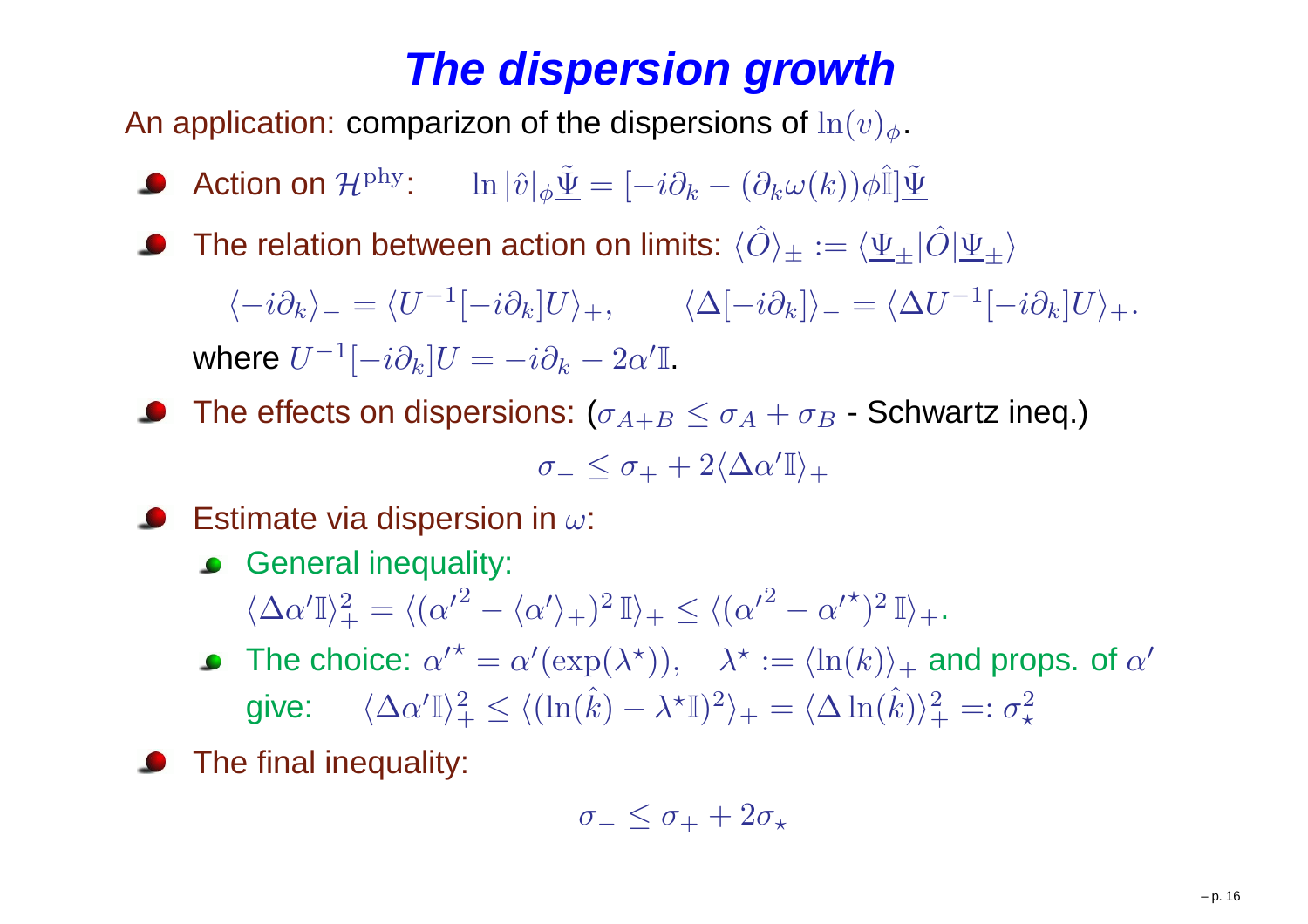# **Summary**

- **•** The results: Devised method of comparing the properties of distant future and distant past states
	- **o** does not require exact solvability
	- uses only asymptotic properties of phys. Hilbert space basis
	- is general (without restriction to particular types/shapes of states),
	- in genuinely quantum (no semiclassical approximations of anykind),
	- **•** application to FRW with massless scalar: general triangle inequalities on dispersions. Strict upper boundon eventual dispersion growth.

Just the upper bound, the actual dispersion may even shrink.

Universe's memory has to be indeed very sharp !

- **generalization:** 
	- **•** isotropic sector of Bianchi I
	- slightly weaker version: vacuum Bianchi I: arXiv:0906.3751
- further extension:  $\Lambda > 0$  (see  $2$ nd part).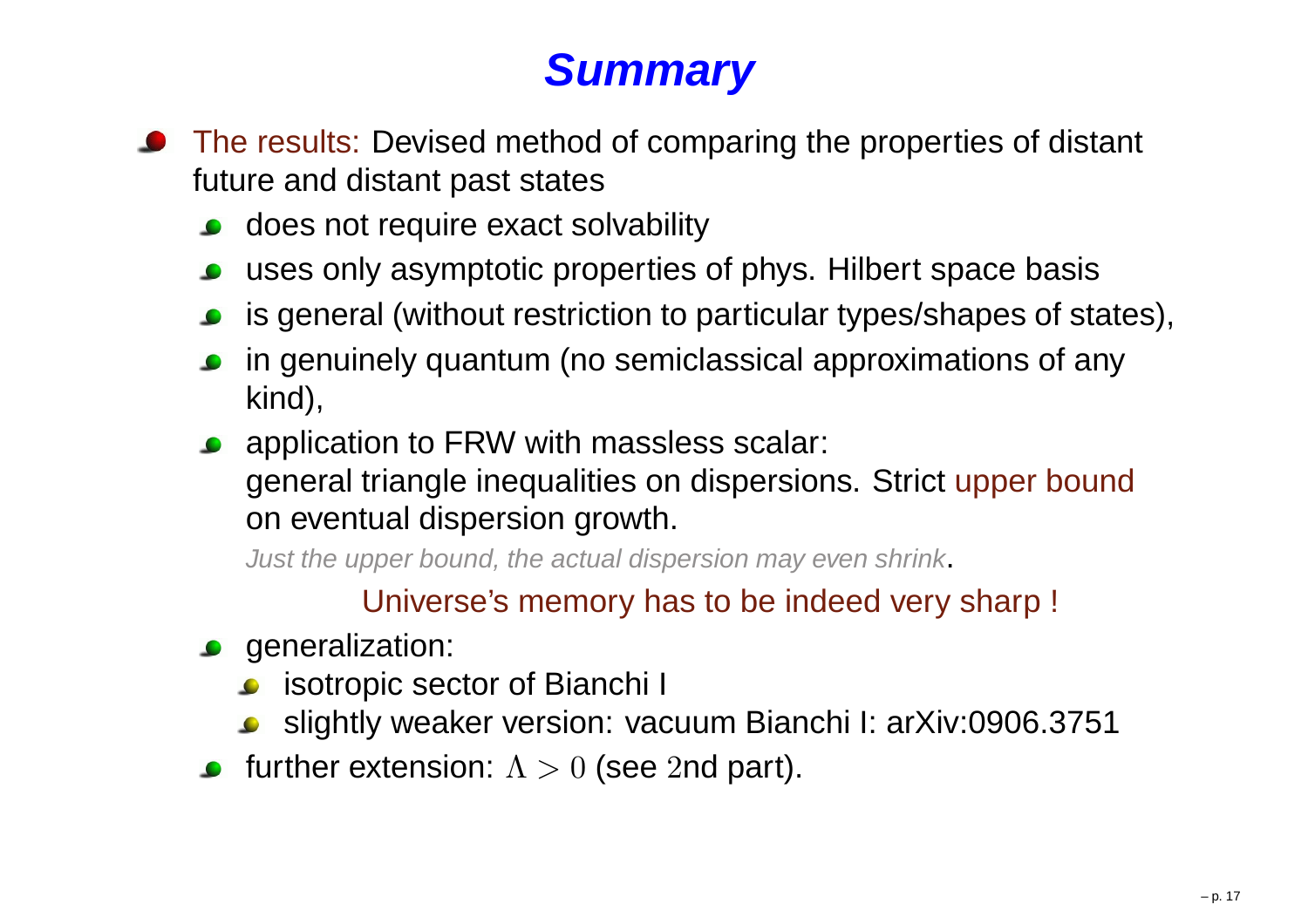# Λ <sup>&</sup>gt; <sup>0</sup> **- WDW model**

Hamiltonian constraint:

$$
-\partial_{\phi}^{2} = \underline{\Theta}_{o} - \pi G \gamma^{2} \Delta \Lambda \mathbb{I} = \underline{\Theta}_{\Lambda}
$$

 $\Theta_\Lambda$  admits  $1$ d family of selfadjoint extensions, labeled by  $\beta\in U(1)$ 

- Each extension  $\underline{\Theta}_{\Lambda\beta}$  has continuous spectrum:  $\mathrm{Sp}(|\underline{\Theta}_{\Lambda\beta}|)=\mathbb{R}^+$
- Physical states:

$$
\underline{\Psi}(v,\phi) = \int_0^\infty \mathrm{d}k \tilde{\Psi}(k) e_k^{\beta}(v) e^{i\omega\phi}, \quad \omega = \sqrt{12\pi G} k
$$
\n
$$
e_k^{\beta}(v) = \frac{1}{\sqrt{|v|}} [c_1(\beta,\Lambda,k) H_{ik}^{(1)}(av) + c_2(\beta,\Lambda,k) H_{ik}^{(2)}(av)],
$$
\nwhere  $a = \sqrt{\frac{\gamma^2 \Delta \Lambda}{12\pi G}}$  and  $H^{(1)}, H^{(2)}$  - Hankel functions.

For each extension all  $e_k^{\beta}$  have common asymptotics

 $e_k^{\beta}$  $\frac{\beta}{k} = N(\Lambda, \beta, k)|v|^{-1} \cos(\Omega(\Lambda)|v| + \sigma(\Lambda, \beta)) + O(|v|^{-3/2})$ 

Dynamics: follows analytically extended classical trajectory.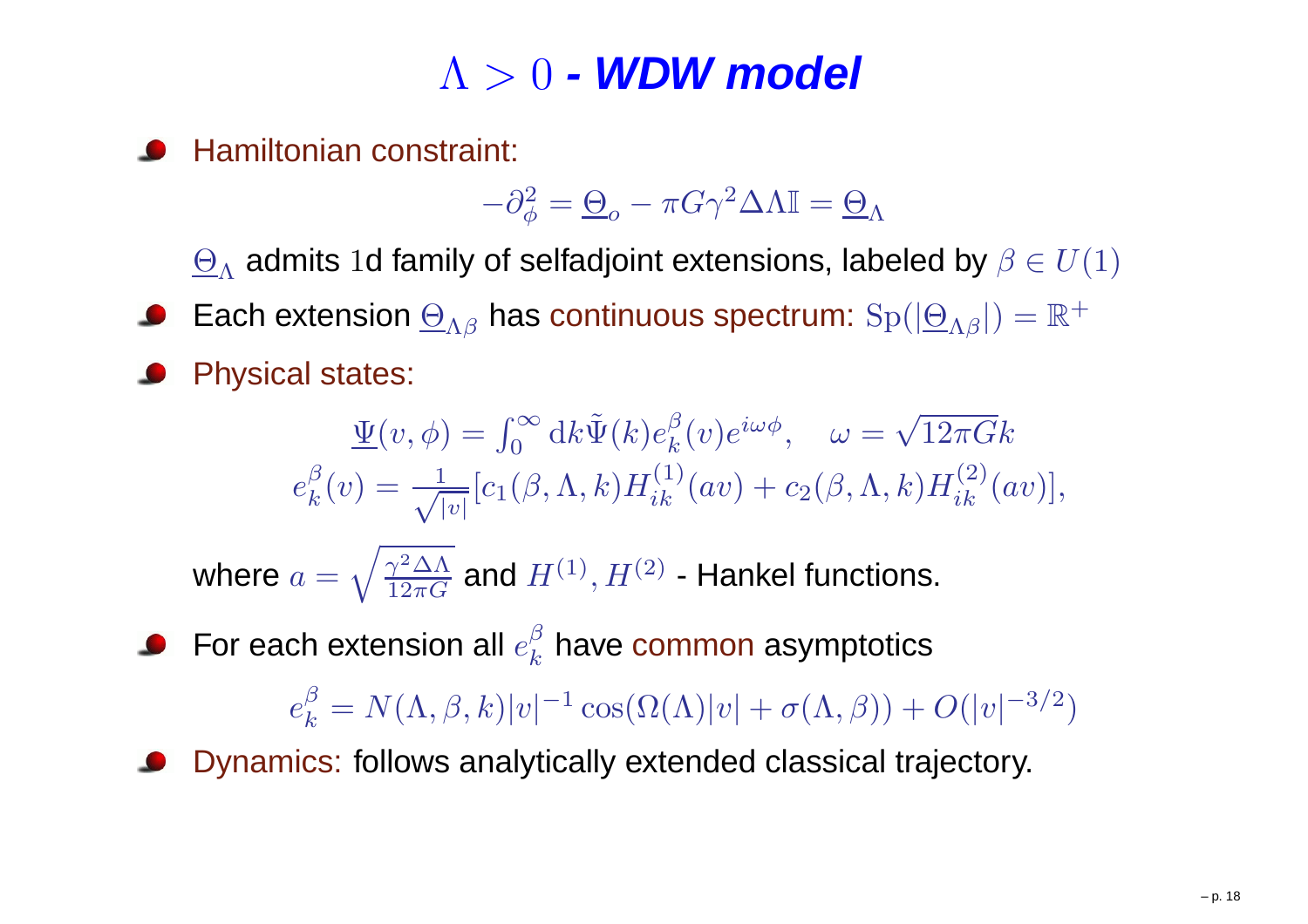#### **WDW: observables**

- Observables: analogous to  $\Lambda=0$  case. Problem: the analog of  $|v|_\phi$  leads outside of  $\mathcal{H}^\text{phy}$ |<br>|
- Failure of semiclassical treatment:
	- If one selects canonical pair  $v,b$  the requirement  $\langle (|\hat{v}|_\phi - \langle |v|_\phi \rangle)^n \rangle$  $\int \mathrm{d}k \tilde{\Psi}(k) N(\Lambda, \beta, k) e^{i\omega \phi} = 0, \quad \forall \phi \in \mathcal{O}$  $\ket{m} < \infty$  on some open  $\phi \in \mathcal{O}$  implies
	- Since  $N(\Lambda, \beta, k) \propto \sqrt{k}$  we have:  $\tilde{\Psi}(k) \sim k^{-3}$  $3/$ 2 $^2\;\Rightarrow\;\langle\Delta p_{\phi}\rangle=\infty.$
	- For  $|v| \ll 1 \; e_k^\beta \approx e^{i k \ln |v|},$  thus at early times

$$
\langle \Delta p_\phi \rangle = \infty \; \Rightarrow \; \langle \Delta b |_ \phi \rangle = \infty
$$

Impossible to built states well behaving in both  $v$  and  $b$  even for a short time!

- Solution:
	- Compactify  $v$ , for example use  $\theta_a$  $a = \arctan(|v|/a)$  or
	- Use truly measurable quantities, like Hubble parameter  $H$  or<br>energy density  $\varepsilon$ energy density  $\rho.$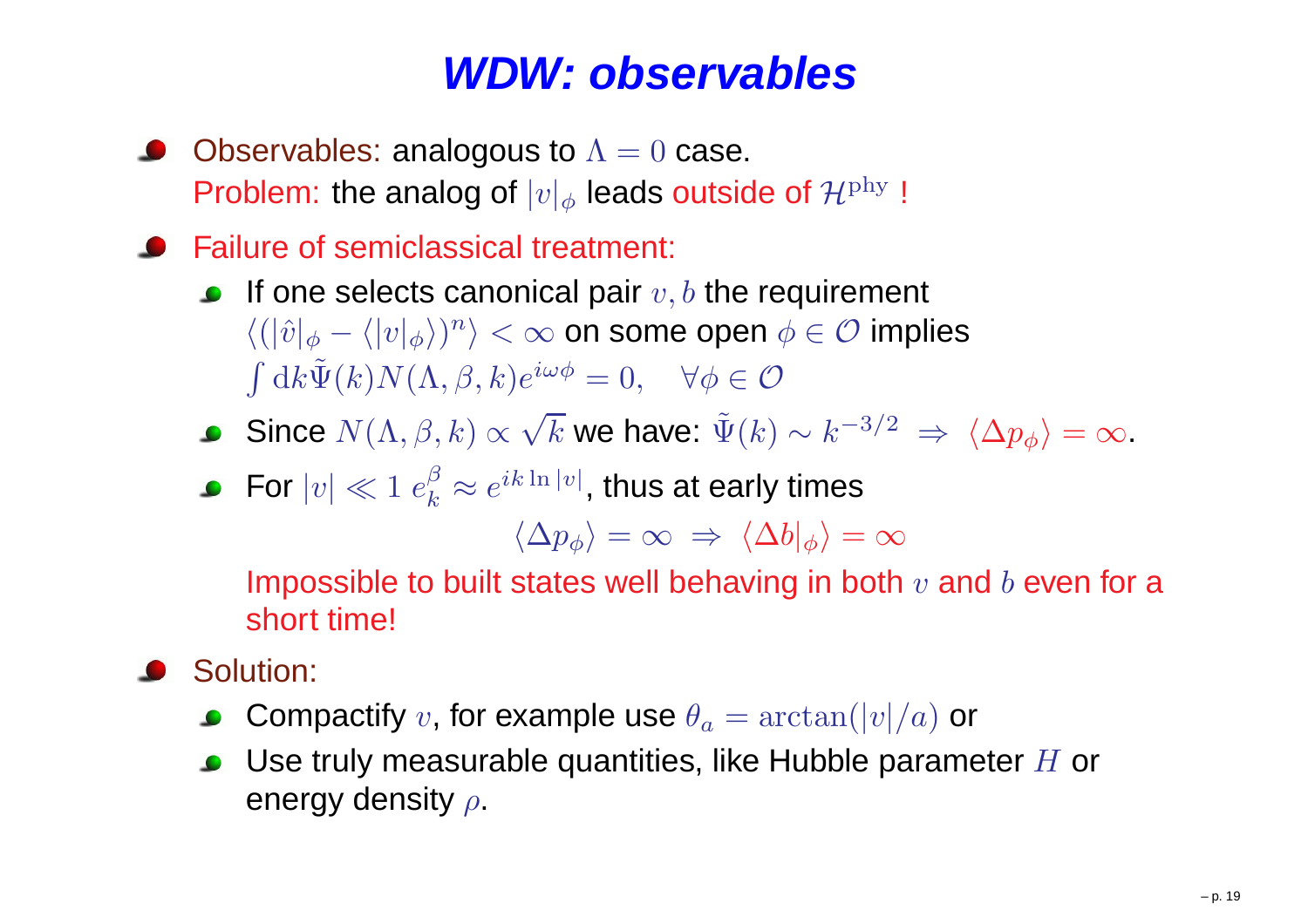#### **WDW dynamics for**Λ>0

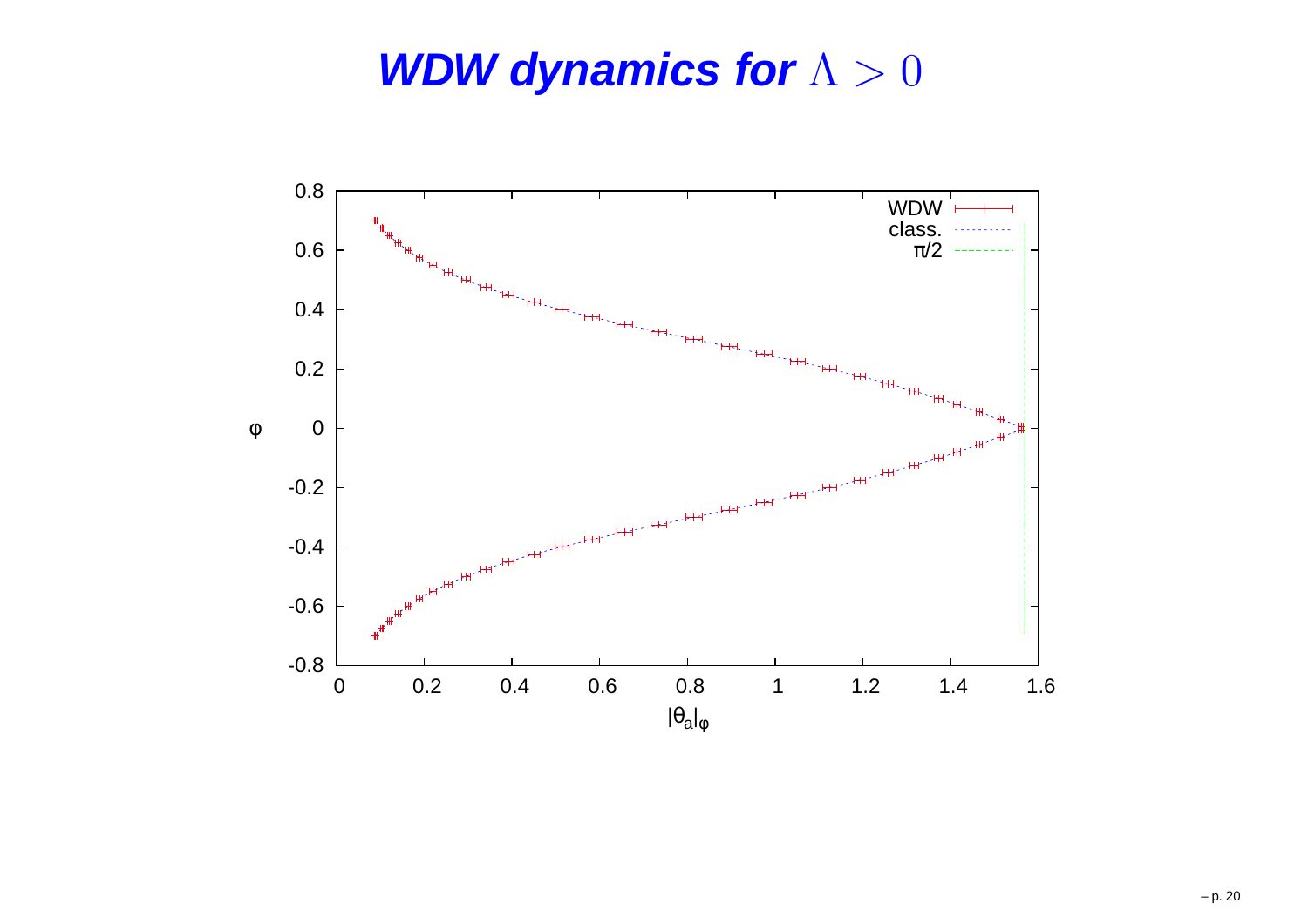### **WDW dynamics for**Λ>0

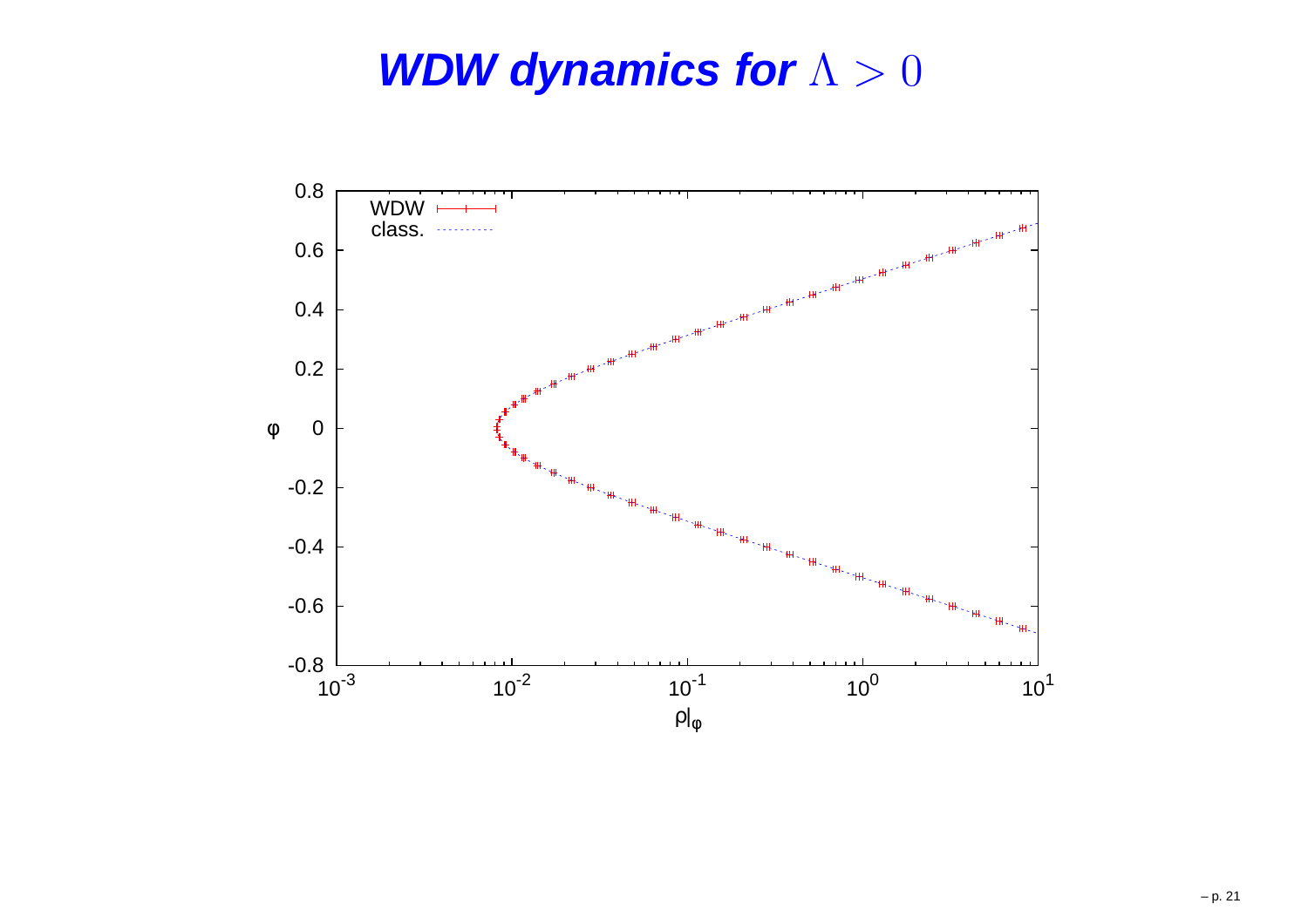# Λ <sup>&</sup>gt; <sup>0</sup>**: LQC model**

- Allowed value  $\Lambda \in [0,\Lambda_c]$ , where  $\Lambda_c = 8\pi G \rho_c$
- The constraint (sLQC prescription):

$$
-\partial_{\phi}^{2} = \Theta_{o} - \pi G \gamma^{2} \Delta \Lambda \mathbb{I} = \Theta_{\Lambda}
$$

 $\Theta_\Lambda$  admits  $1$ d family of selfadjoint extensions, labeled by  $\beta\in U(1)$ 

Each extension  $\Theta_{\Lambda\beta}$  has discrete spectrum:  $\mathrm{Sp}(\Theta_{\Lambda\beta})=\{\omega_n^2\}$ where  $\omega_n = [\sqrt{12\pi^3G}/f_1(\Lambda)] \cdot k_n$ ,

> $\tan(g(\Lambda)k_n) + \tanh[(\pi - g(\Lambda))k_n] \tan(\beta) = 0, \quad g(\Lambda) \in [0, \pi]$  $\Rightarrow \quad \omega_n = (n\pi - \beta)/f_2(\Lambda) + O(e^{-2\pi n(\pi - g(\Lambda))/g(\Lambda)})$

Physical states:

$$
\Psi(v,\phi) = \sum_{n=0}^{\infty} \tilde{\Psi}_n e_n^{\beta}(v) e^{i\omega_n \phi}
$$

For each extensions common leading order asymptotics

 $e_n^\beta$  $\frac{\beta}{n} = N_n(\Lambda, \beta)|v|^{-1} \cos(\Omega(\Lambda)|v| + \sigma(\Lambda, \beta)) + O(|v|^{-3/2})$ 

#### **O** Dynamics:

- **Agreement with GR for low energies.**
- Bounce in Planck regime.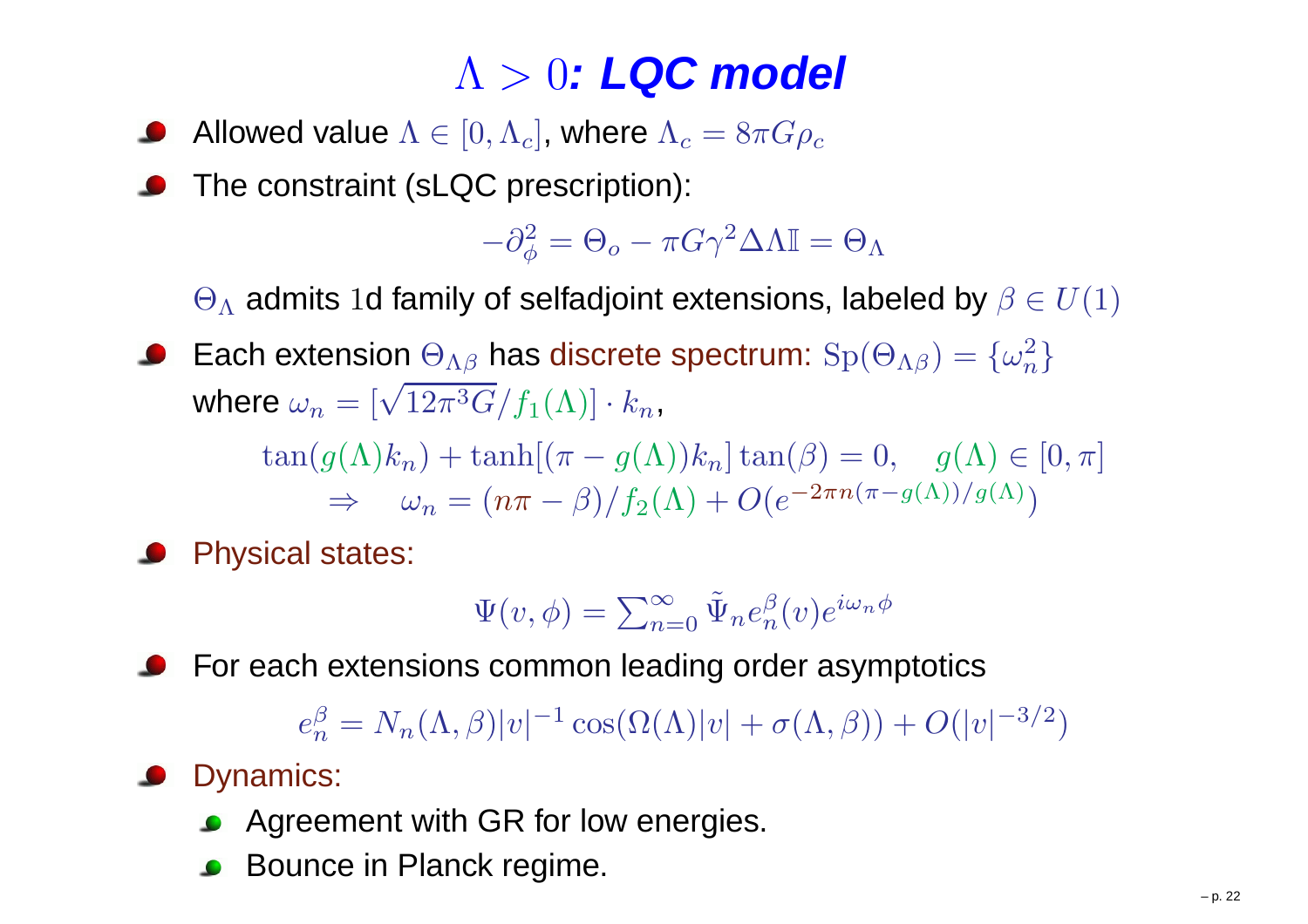# **LQC dynamics for**Λ>0

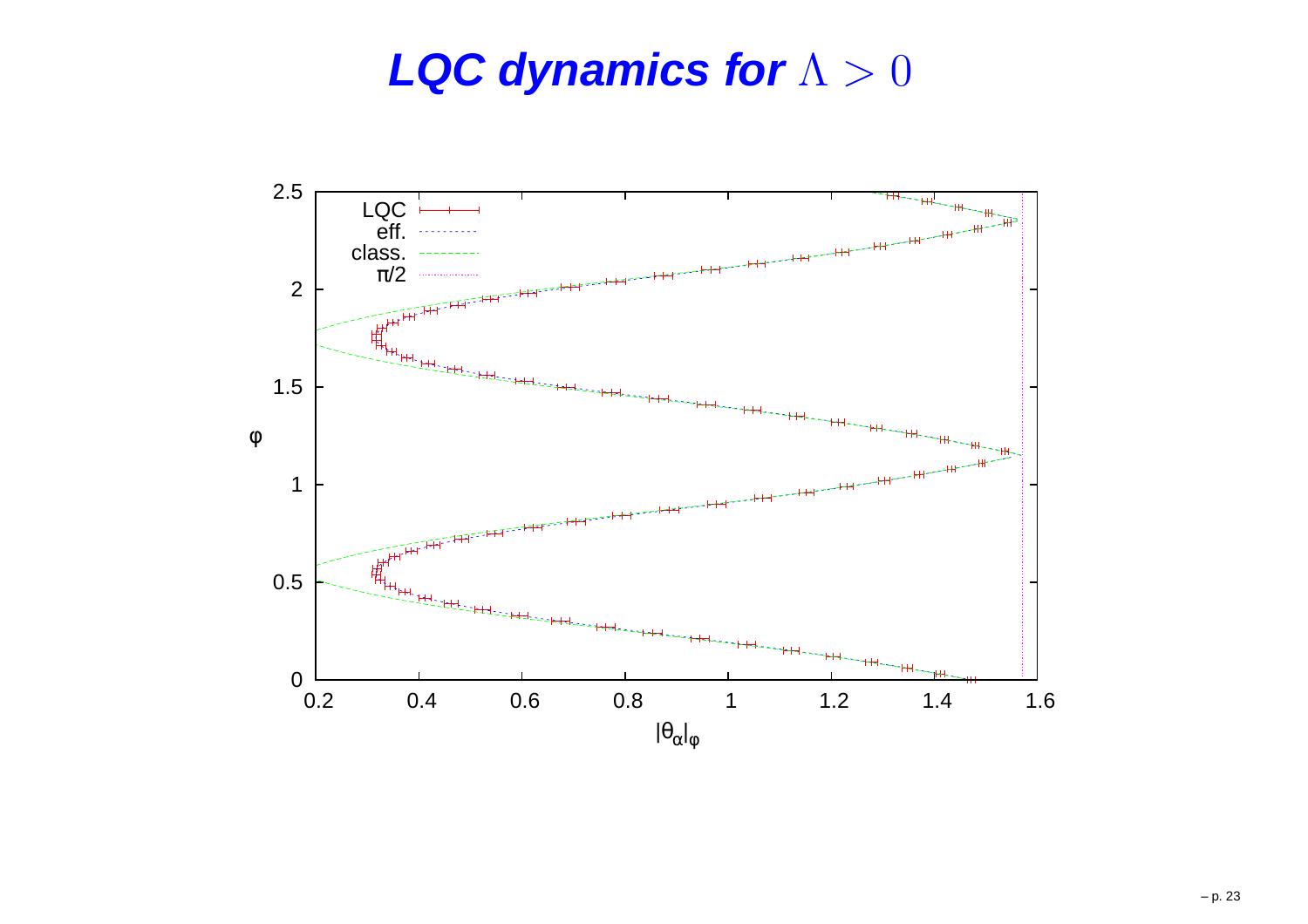#### **LQC dynamics for**Λ>0

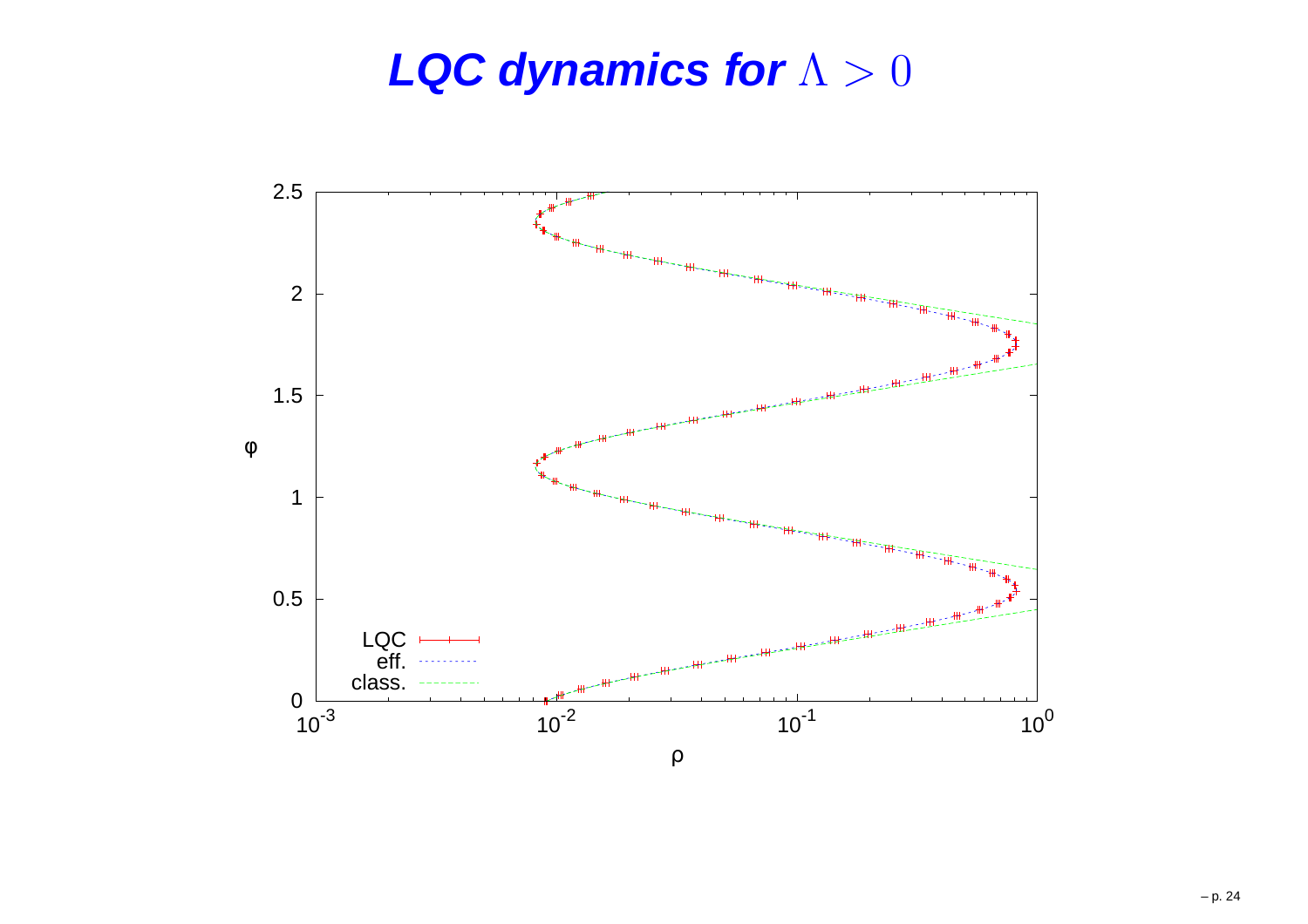# <sup>2</sup>**nd order asymptotics**

Analysis of the transfer matrix asymptotics:

$$
e_n^{\beta}(v) = N_n[e^{i\alpha}e_n^+(v) + e^{-i\alpha}e_n^-(v)] + O(v^{-3}) \quad (*)
$$

 $e_n^{\pm}$  $\frac{1}{n} = |v|^{-1} e^{\pm i\Omega|v|} \cdot e^{\pm i\kappa(n,\Lambda,\beta)/|v|}, \quad 1/|v| \approx (1/a)(\theta_a - \pi/2)$ 

where: 
$$
\cos(4\Omega(\Lambda)) = 1 - 2\Lambda/\Lambda_c =: 1 - 2\lambda
$$
,  
\n
$$
\kappa(n, \Lambda, \beta) = \frac{3\pi G(1 - 2\lambda) + \omega_n^2}{12\pi G\sqrt{\lambda(1 - \lambda)}} =: A\omega_n^2 + B
$$

- Limit spaces:
	- "Standing wave form" of  $e_n^\beta$ : split onto incoming and outgoing components.
	- For each comp.  $e^{\pm i \Omega |v|}$  is a global rotation, only  $e^{\pm}_n$  relevant.
	- $e_n^{\pm}$  form wave packet regular in  $\theta_a$ . Schrödinger type rather that  $\mathcal{C}_a$ Klein-Gordon.
- Transformation into limit spaces:
	- Define spaces  $\mathcal{H}^\pm$  spanned by  $e_n^\pm$  with IP inherited from  $\mathcal{H}^\text{phy}$ through the limit  $(\star)$ .

$$
\bullet \quad \mathcal{H}^{\text{phy}} \ni \tilde{\Psi}_n \mapsto \Phi_n^{\pm} := \tilde{\Psi}_n M_n \in \mathcal{H}^{\pm}
$$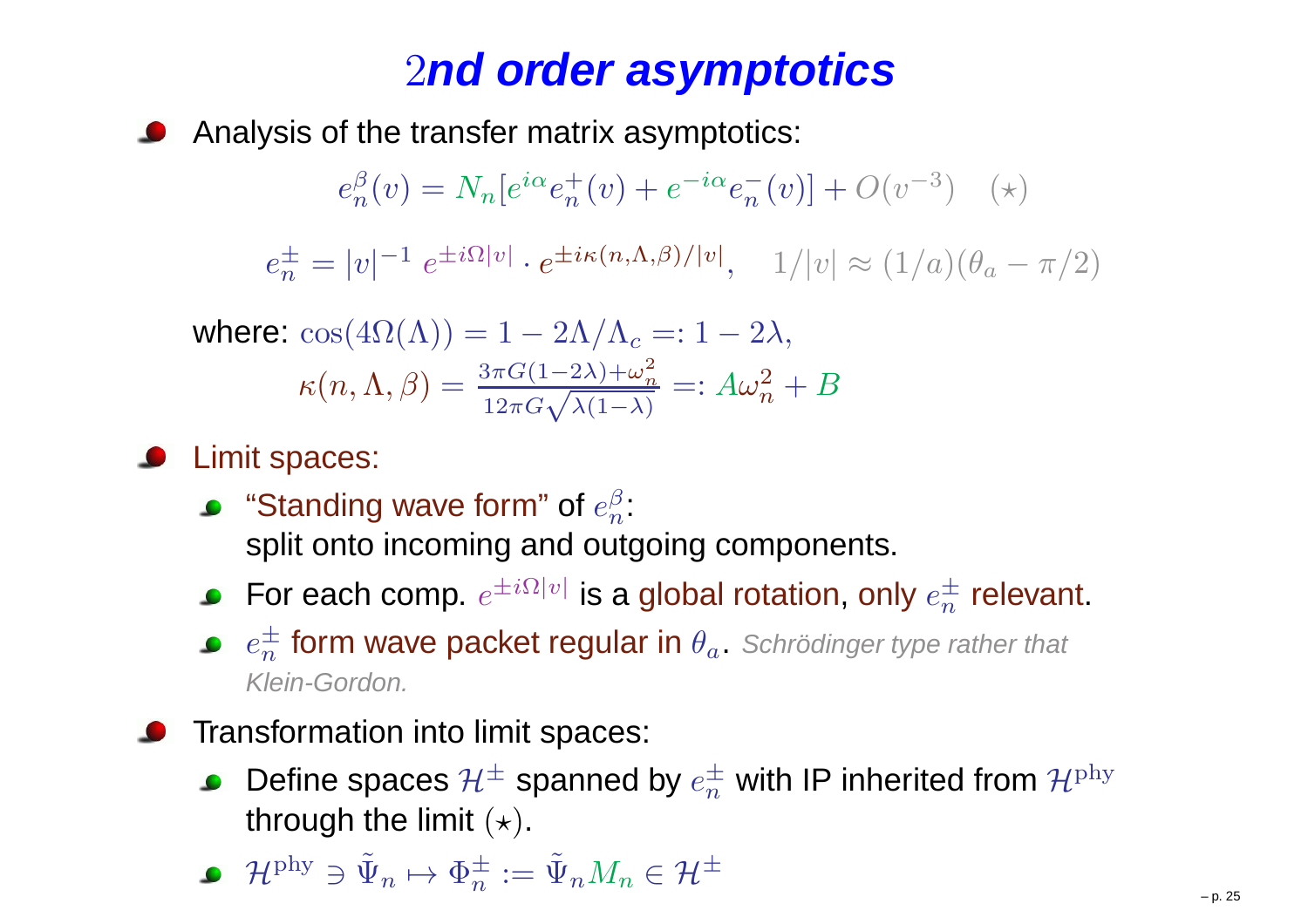## **WDW limit states**

- Taking the limit of the mass gap  $\Delta\rightarrow0$  one can derive analogous <sup>2</sup>nd order limit in WDW theory.
	- As  $\Omega(\Lambda)$  depends implicitly on  $\Delta$  to ensure uniform convergence<br>ana bas to allow far flow  $\Lambda$ one has to allow for flow  $\Lambda = \Lambda(\Delta).$
	- Result: LQC wave packet has the WDW limit spanned by  $\underline{e}_k$  $_k$  such that:

$$
\underline{e}_{k}^{\beta}(v) = N(k)[e^{i\alpha}\underline{e}_{k}^{+}(v) + e^{-i\alpha}\underline{e}_{k}^{-}(v)] + O(v^{-3})
$$

where

$$
\underline{e}_k^{\pm} = |v|^{-1} e^{\pm i\Omega|v|} \cdot e^{\pm i\kappa(k,\Lambda,\beta)/|v|}
$$

with the same  $\Omega$  and  $\kappa = \kappa(\omega = \sqrt{12\pi G}k)$ 

 however the WDW model corresponds to the cosmological constant

$$
\underline{\Lambda}/\Lambda_c = \underline{\lambda} = \arccos(1 - 2\lambda).
$$

Construction of the limit spaces  $\underline{\mathcal{H}}^\pm$  analogous to LQC. Again Schrödinger wave packets near  $\theta=\pi/2.$ 

If the wave packet sharply peaked about  $\theta=\pi/2$  then (up to<br>bishes exdex corrections)  $\bullet$ higher order corrections)

 $\langle\Delta|\hat{\theta}_a|\phi\rangle_{\rm WDW}=\langle\Delta|\hat{\theta}_a|\phi\rangle_{\rm lim}$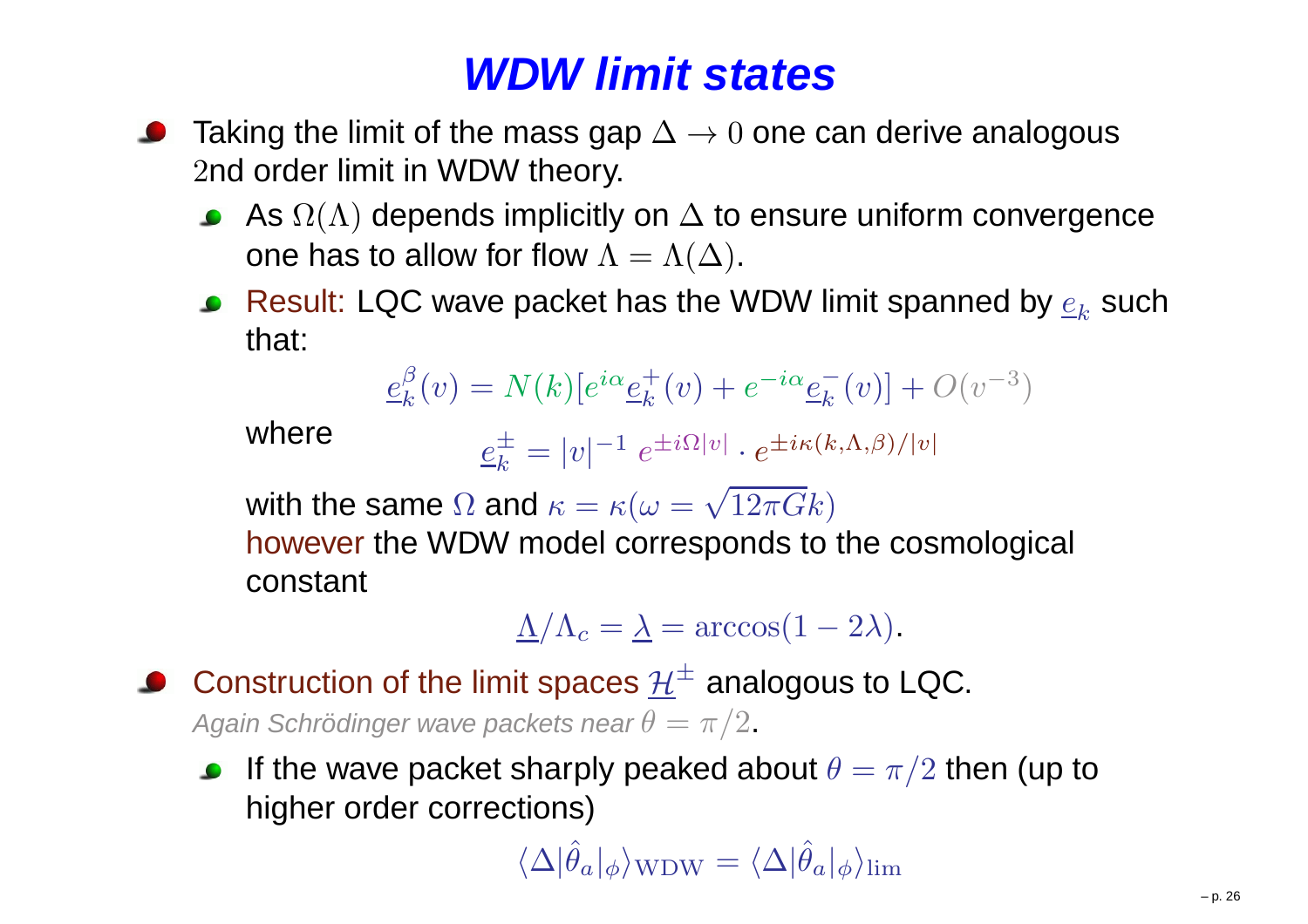# **Instantiations**

#### The continuous limit:

- We identified the relations between  $\mathcal{H}^\text{phy},$   $\underline{\mathcal{H}}^\text{phy}$  and the appropriate limit spaces.
- To build  $\mathcal{H}^{\rm phy} \leftrightarrow \underline{\mathcal{H}}^{\rm phy}$  we need  $\mathcal{H}^{\pm} \leftrightarrow \underline{\mathcal{H}}^{\pm}.$
- Problem: Identification of  $\Phi_n$  and  $\Phi(k)$  will produce zero norm WDW states!
- The instantiations:
	- Fix the moment  $\phi=\phi_o$ . By rotation  $\tilde{\Psi}(k)\mapsto \tilde{\Psi}(k)e^{i\omega\phi_o}$  one can<br>bring it to  $\phi=0$ bring it to  $\phi=0$ .
	- On  $\underline{\mathcal{H}}^\pm$  the operator  $\hat{x}:=\hat{\theta_a}-\pi/2$  takes the form  $\hat{x}=\frac{ia}{2A\omega}\partial_\omega$
	- On  $\mathcal{H}^\pm$  one can build " $\sin(cx)/c$ " oper. via  $\; h$  :  $\; [h\tilde{\Phi}]_n = \tilde{\Phi}_{n-1}$ 
		- $\sin(cx)/c = \frac{ai}{2A[\Delta\omega](\omega + [\Delta\omega]/2} [h h^{-1}] + O(e^{-a\omega}),$ where  $\Delta \omega = \lim_{n \to \infty} [\omega_n - \omega_{n-1}]$ .
	- If at  $\phi_o$  state sharply peaked about  $x=0\colon \sin(cx)/c$  good replacement of  $\hat{x}$
	- Instantiation: Interpolation of  $\tilde{\Phi}_n$  s.th. actions of  $\hat{x}^n$  and  $[\sin(cx)/c]^n$  agree up to  $n=2.$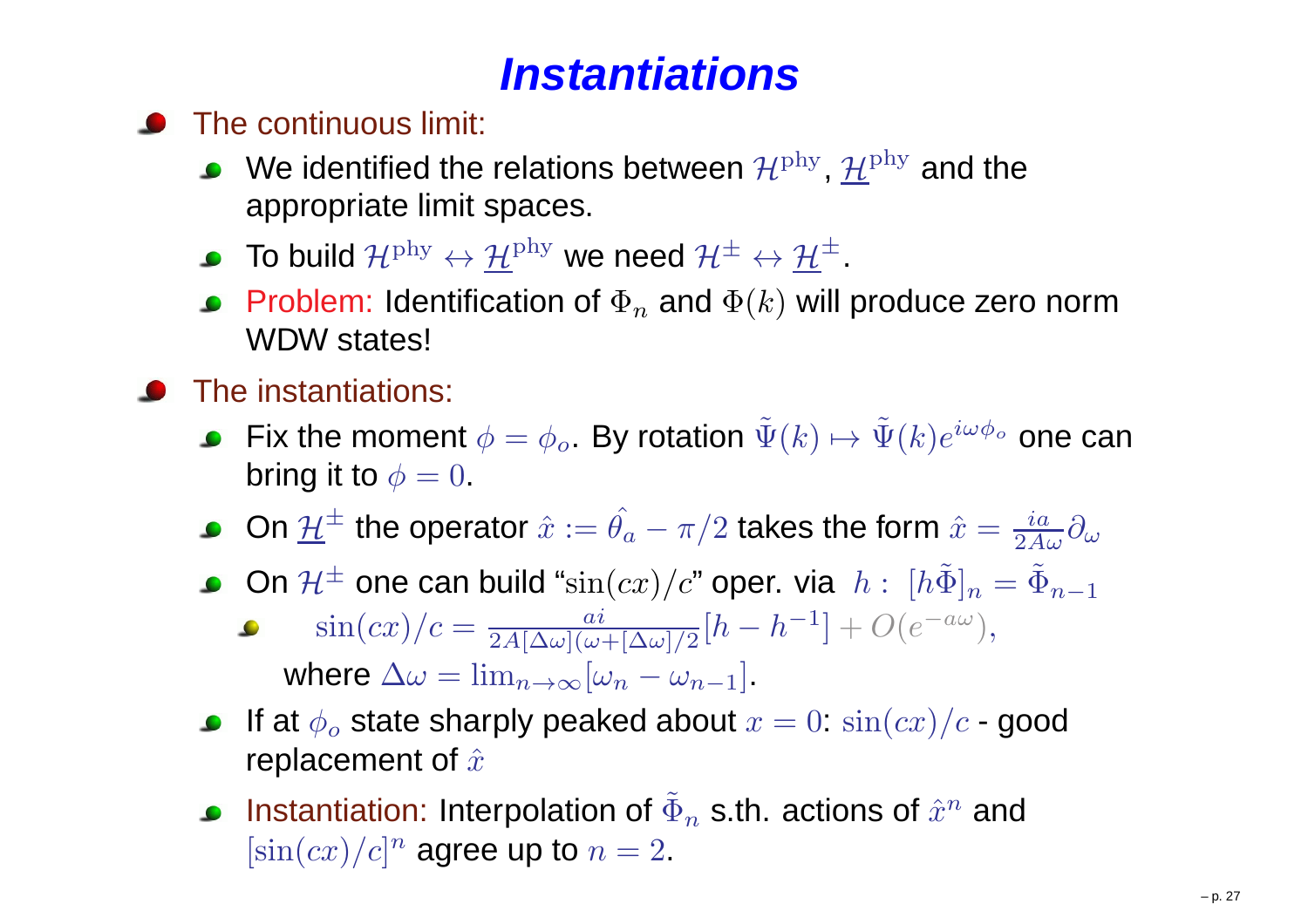#### **Instantiations <sup>+</sup> scattering**

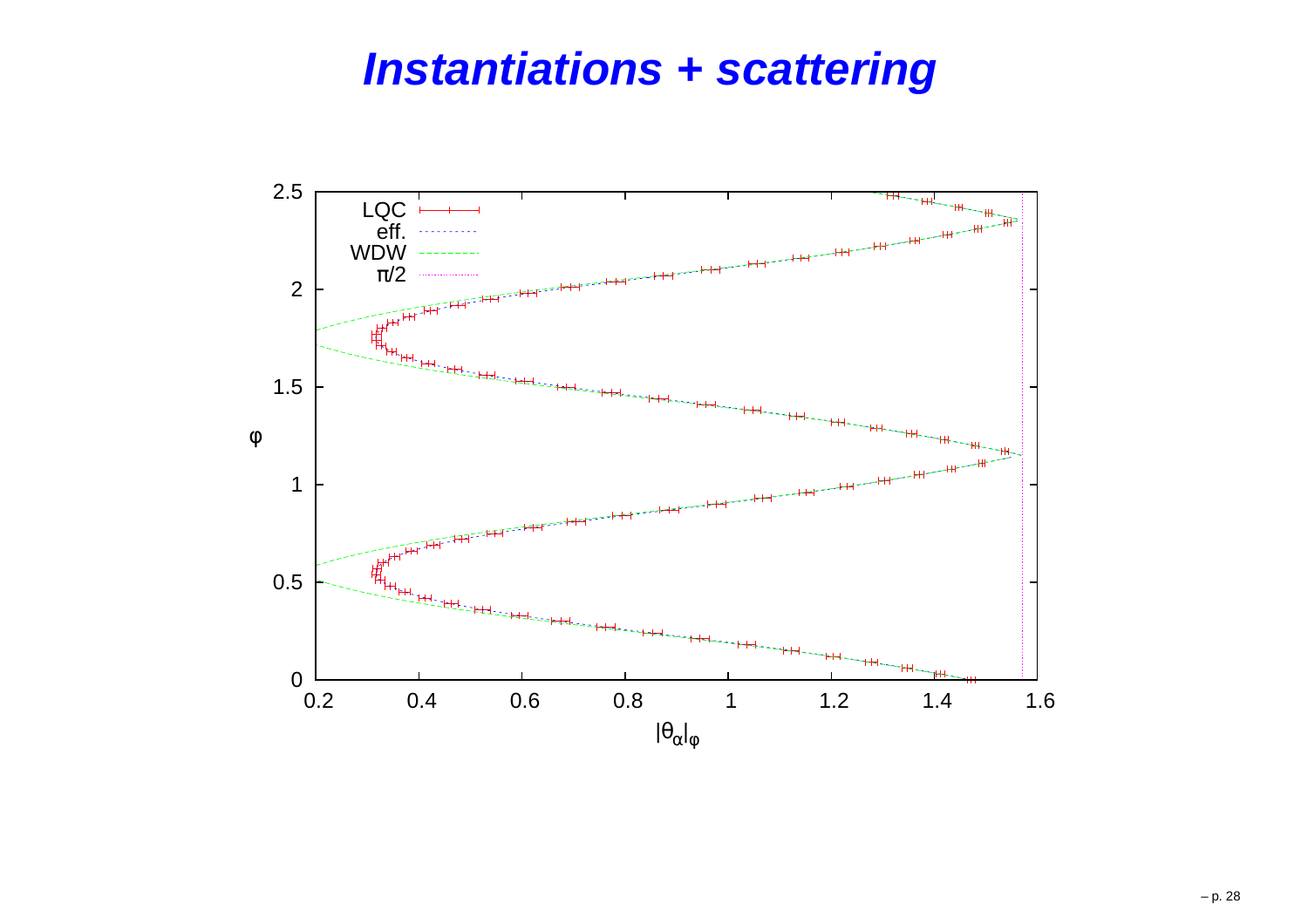## **The scattering, decoherence**

- **•** The picture:
	- Instantiations provide identification of quasi-periodic state of LQCwith non-periodic WDW one at given time  $\phi_o.$
	- Once can build a sequence of instantiations at  $\phi_n$  $_n$  where  $\langle \theta \rangle \approx \pi/2.$
	- Transfer  $\phi_n\to\phi_{n+1}$ : scattering of WDW state into another.
	- $\ddot{\phantom{a}}$  Evolution: sequence of scatterings (determined by instantiations).
		- Since  $\omega_n$  $_n = (n\pi$  $\beta)/f_2(\Lambda)+\delta \omega$  $\, n \,$  $_n$  one cycle corresponds to

$$
\tilde{\Psi}_n \mapsto e^{2\pi i \delta \omega_n} \tilde{\Psi}_n =: U \tilde{\Psi}_n
$$

Application:

 $\langle\Delta \sin(cx)/c\rangle_{\mathcal{H}^\text{phy}}=\langle\Delta \sin(cx)/c\rangle_{\mathcal{H}^\pm}+O(v^{-3})$ ) .

After  $N\gg1$  cycles

 $\langle\Delta \sin(cx)/c\rangle_{\phi_o+N\Delta\phi}$  $\phi \leq \langle \Delta \sin(cx)/c \rangle_{\phi_o} + N \langle \Delta \frac{2\pi \partial}{\phi}$  $\partial_\omega\delta\omega$  $\frac{\partial_\omega o \omega}{\omega} \rangle$ where the last term  $\langle \Delta \frac{2 \pi \partial}{\partial \theta} \rangle$  $\partial_\omega\delta\omega$  ω $\frac{\partial_{\omega}\delta\omega}{\omega}\rangle\leq C\langle\Delta\frac{2\pi e}{\omega}\rangle$  $\it a$ ω $\frac{2}{\omega}$ .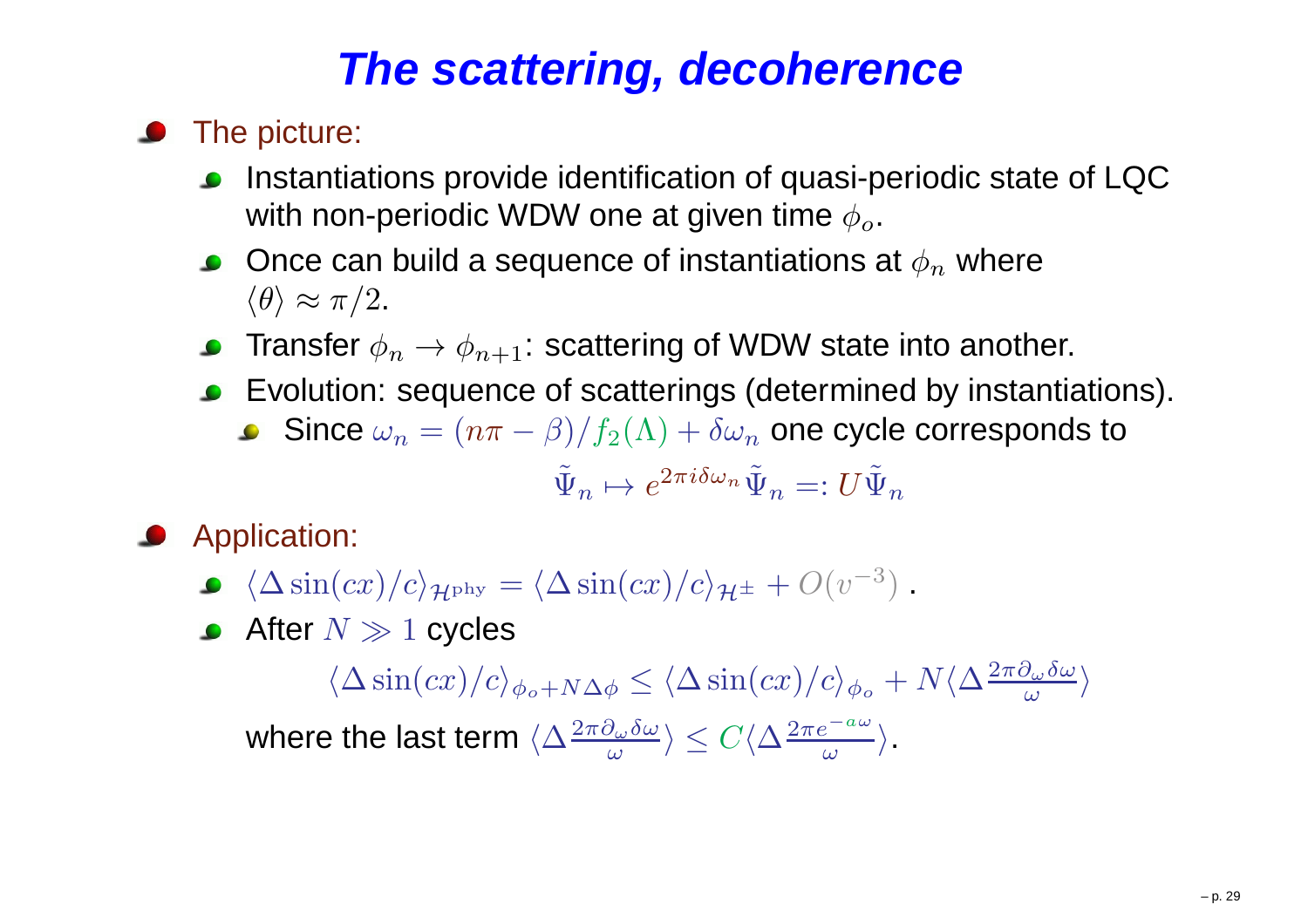#### **Summary**

- Scattering picture successfully extended to the model with  $\Lambda > 0.$
- Evolution between pure deSitter epochs chain of Wheeler-DeWitt universes consecutively scattered one into another.
- The instantiation procedure allowed to relate the dispersion incompactified volume  $\theta_a$  of the LQC state and its WDW limit at given moment  $\phi_o$  (in pure deSitter epoch).
- The scattering corresponds to unitary rotation by  $e^{2\pi i \delta \omega_n}$ , where the deviation  $\delta \omega_n$  decays exponentially.
- Consequence: The decoherence of the state between large number $N$  of pure deSitter epochs is bounded from above by (up to a known constant) the dispersion of the operator  $N e^{-a\omega}/\omega$  infinitesimal for the states peaked about large  $p^\star_\phi.$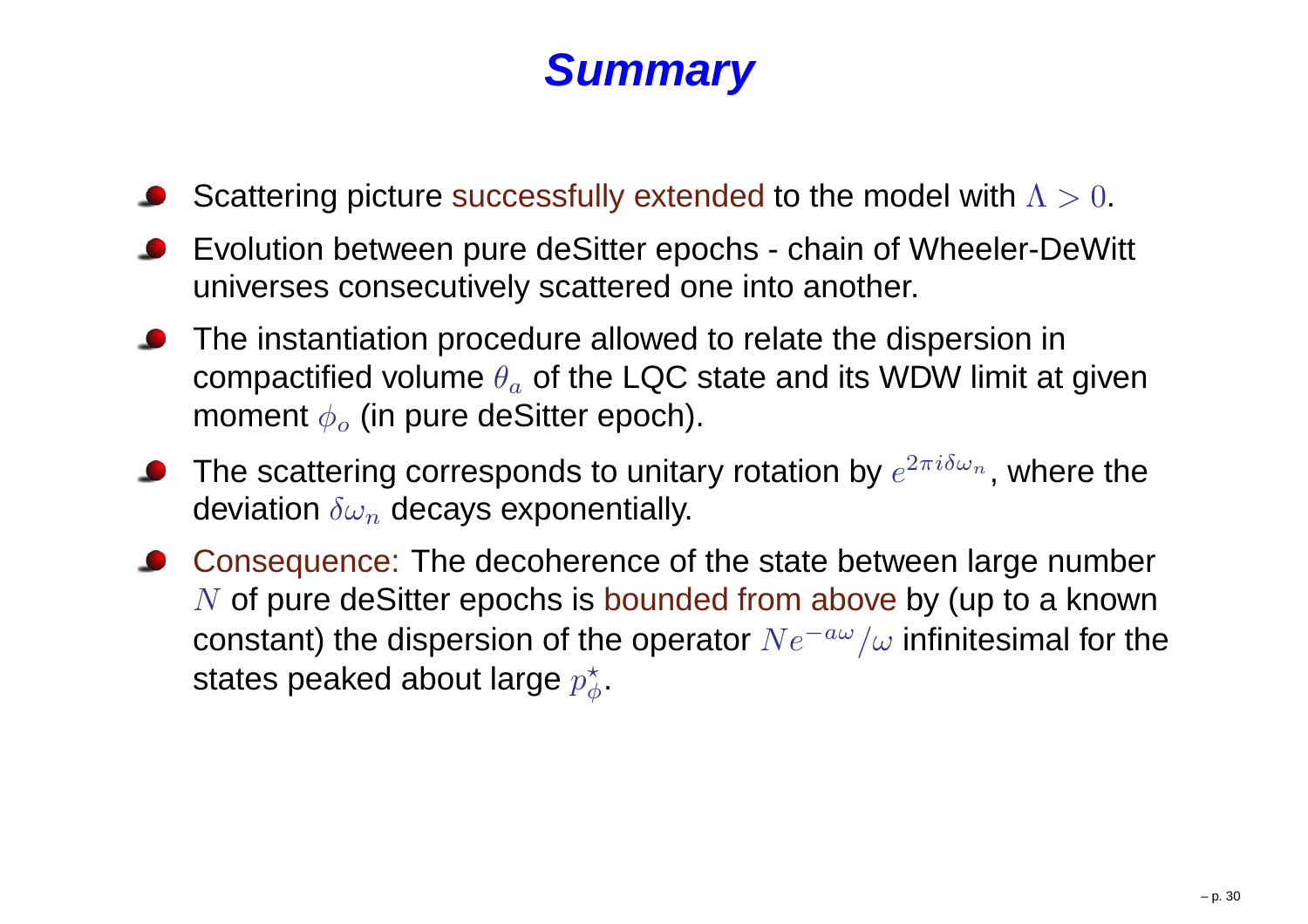## **Appendix: The transfer matrix method**

- $f^{o,\pm}$  real:  $e_k$  are standing waves.
- Observation: converge to WDW standing waves.
- Verification: transfer matrices
	- <sup>1</sup>st order form of the difference equation:  $\bullet$

$$
\vec{e}_k(v) = \begin{bmatrix} e_k(v) \\ e_k(v-4) \\ \vec{e}_k(v+4) \end{bmatrix}, \qquad A(v) = \begin{bmatrix} \frac{f_o(v) - \omega^2(k)}{f_+(v)} & -\frac{f_-(v)}{f_+(v)} \\ 1 & 0 \end{bmatrix}
$$

Expressing in WDW basis:

$$
\vec{e}_k(v) = B(v)\vec{\chi}_k(v), \qquad B(v) := \begin{bmatrix} \frac{e_k(v+4)}{e_k(v)} & \frac{e_{-k}(v+4)}{e_{-k}(v)} \end{bmatrix}.
$$

Final form:  $\vec{\chi}_{k}(v+4) = B^{-1}$  $^{1}(v)A(v)B(v (-4)\vec{\chi}$  $k(v) =: M(v) \vec{\chi}_k(v)$ 

Limit of the transfer matrix:  $M(v) = \mathbb{I} + O(v^{-3})$  $^{3})$   $\Rightarrow$ 

$$
e_k(v) = \underline{\psi}_k(v) + O(|\underline{e}_k(v)|(k/v)^2)
$$

$$
\underline{\psi}_k(v) := r(k)[e^{i\alpha(k)}\underline{e}_k(v) + e^{-i\alpha(k)}\underline{e}_{-k}(v)]
$$

Comparizon of norms:  $r(k) = 2$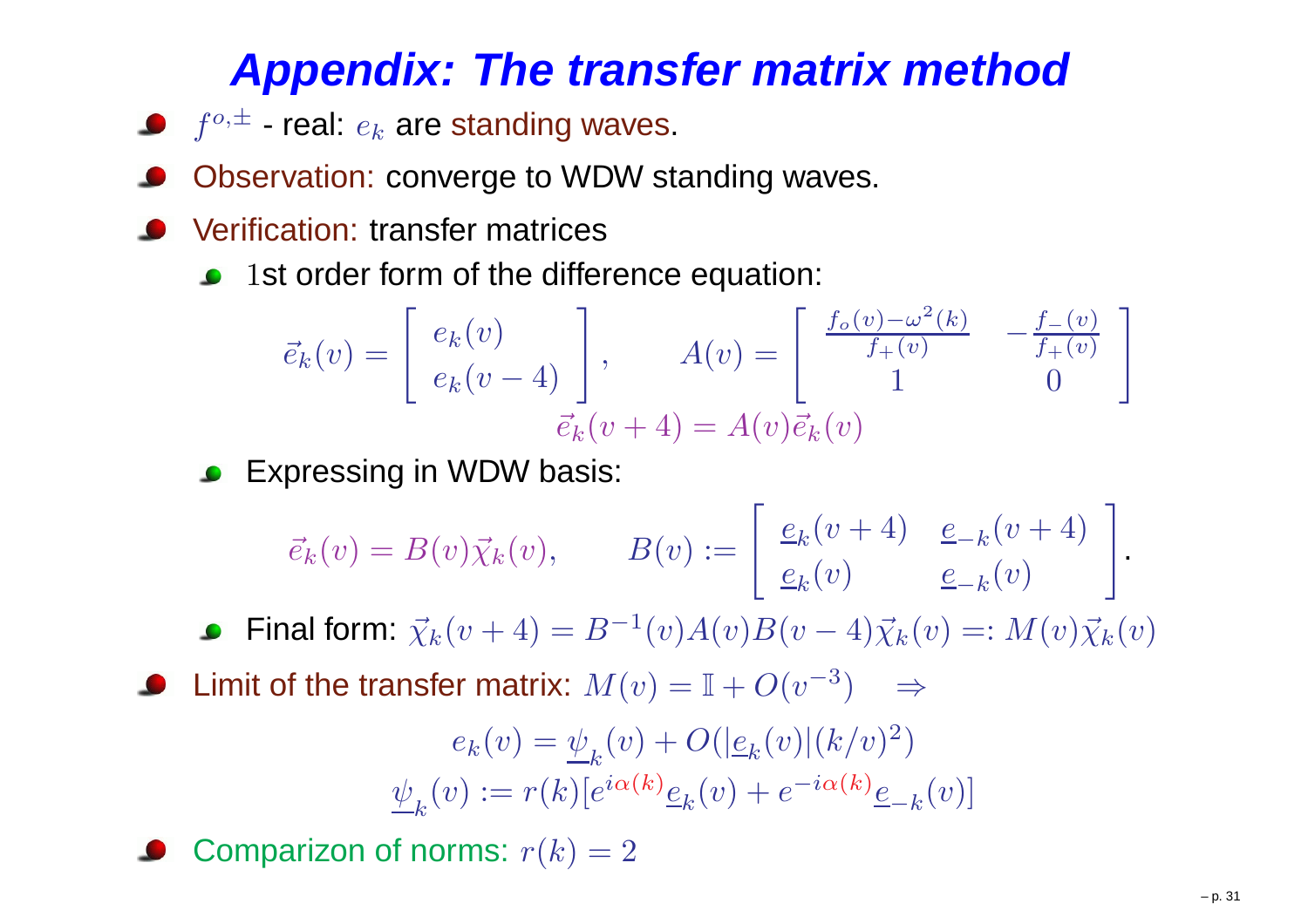# **Appendix: Comparizon between the norms**

- Evolution: mapping  $\qquad \mathbb{R} \ni \phi \mapsto \psi(\cdot) := \Psi(\cdot, \phi) \in \mathcal{H}^{\rm grav}$
- Inner products:

 $\langle \psi | \chi \rangle = \sum_{\mathcal{L}_{\alpha}^+}$  $_{0}^{+}\,\psi(v)\chi(v),\qquad \langle\underline{\psi}|\underline{\chi}\rangle=$  $\int_{\mathbb{R}^+} \mathrm{d} v \, \underline{\psi}(v) \underline{\chi}(v)$ 

- Distributional estimates:
	- **Splitting the domain:**  $X(k,k') := \langle e_{k'} | e_{k} \rangle = \sum_{\mathcal{L}_0^+}$  $_{0}^{+}$ ∩[1, $\infty$ ]  $e_{k^{\prime}}(v)e_{k}(v)$
	- extracting WDW limits:  $X(k,k')=+\sum_{\mathcal{L}_0^+}$  $_{0}^{+}$ <sub>0</sub>[1, $\infty$ ] $[\underline{\psi}_{k^{\prime}}(v)\underline{\psi}_{k}(v)+O(v^{-\prime}% )]$ 5 $^{5/2})]\$
	- $\bullet$  estimating the sum by the integral:  $\sum \underline{\psi}_{k'}($  $(v) \underline{\psi}_k(v) = (1/4) \int_{[1,\infty[} \mathrm{d} v)$  $\sqrt{2}$  $\frac{\psi}{k'}$  (  $v) \underline{\psi}_k(v) + O($  $v^-$
	- relation:  $\int_{\mathbb{R}^+} \mathrm{d} x\; e^{ikx}$  $=1$  $\frac{1}{2} \left( \int_{\mathbb{R}} \mathrm{d} x \; e^{ikx} \right)$  $-\frac{i}{\pi k}$
- Final relation:  $X(k,k^{\prime})=(r^2$  $\langle k^2(k)/8 \rangle \langle \underline{\psi}_k|\underline{\psi}_{k'}\rangle + F(k, k')$
- Orthonormality:  $F(k, k') = 0$ ,  $r(k) = 2$ .

3 $3/$ 2 $^{2})$ |<br>|<br>|